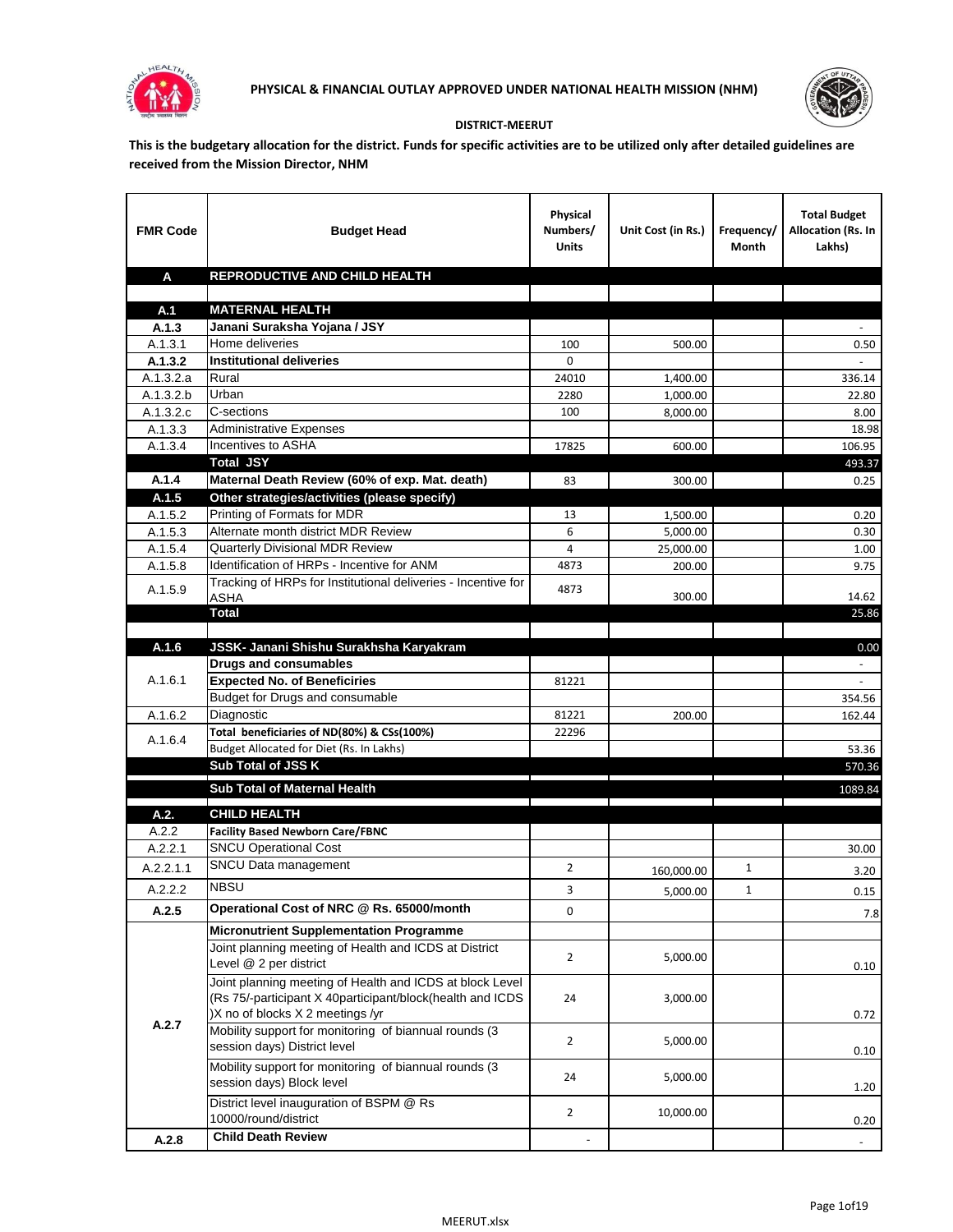| <b>FMR Code</b> | <b>Budget Head</b>                                                                                                                            | Physical<br>Numbers/<br><b>Units</b> | Unit Cost (in Rs.) | Frequency/<br><b>Month</b>   | <b>Total Budget</b><br>Allocation (Rs. In<br>Lakhs) |
|-----------------|-----------------------------------------------------------------------------------------------------------------------------------------------|--------------------------------------|--------------------|------------------------------|-----------------------------------------------------|
|                 | <b>Sub-total Child Health</b>                                                                                                                 |                                      |                    |                              | 43.47                                               |
|                 |                                                                                                                                               |                                      |                    |                              |                                                     |
| A.3             | <b>FAMILY PLANNING</b>                                                                                                                        |                                      |                    |                              |                                                     |
| A.3.1           | <b>Terminal/Limiting Methods</b>                                                                                                              |                                      |                    |                              |                                                     |
| A.3.1.1         | Female sterilization camps @ Rs. 3500/camp<br>NSV camps @ Rs. 3500/camp                                                                       | 94<br>$\overline{2}$                 | 3,500.00           |                              | 3.29                                                |
| A.3.1.2         | Budget for Female Interval Sterilization Compensation                                                                                         |                                      | 3,500.00           |                              | 0.07                                                |
| A.3.1.3         | @ Rs.2000/-Per Case in Public Sector-(In Rs.)                                                                                                 | 4000                                 | 2,000.00           |                              | 80.00                                               |
|                 | <b>Budget for Post Partum Female Sterilization</b><br>Compensation @ Rs.3000/-Per Case in Public Sector-(In<br>$Rs.$ )                        | 160                                  | 3,000.00           |                              | 4.80                                                |
| A.3.1.4         | Budget for Male Sterilization Compensation @ Rs.2700/-<br>Per Case in Public Sector -(In Rs.)                                                 | 100                                  | 2,700.00           |                              | 2.70                                                |
| A.3.2           | <b>Spacing Methods</b>                                                                                                                        |                                      |                    |                              |                                                     |
| A.3.2.2         | Total Budget Allocated for Compensation for IUCD<br>insertion at health facilities (including fixed day services at<br>SHC and PHC) @ Rs 20/- | 1600                                 | 20.00              |                              | 0.32                                                |
| A.3.2.3         | PPIUCD services (Incentive to provider @Rs 150 per<br>PPIUCD insertion)                                                                       | 2100                                 | 150.00             |                              | 3.15                                                |
| A.3.2.5         | Orientation/Review of ASHA/ANM/AWW for scheme<br>for HDC, ESB, PTK                                                                            |                                      |                    |                              |                                                     |
|                 | <b>District level</b>                                                                                                                         | $\mathbf{1}$                         | 10,000.00          | $\mathbf{1}$                 | 0.10                                                |
|                 | <b>Block level Quarterly</b>                                                                                                                  | 12                                   | 10,000.00          | 4                            | 4.80                                                |
| A.3.2.6         | Dissemination of FP manuals and guidelines                                                                                                    | $\mathbf{1}$                         | 20,000.00          | $\mathbf{1}$                 | 0.20                                                |
| A.3.3           | Budget for POL for Mobility to Surgeons team for FDS<br>Camps @ Rs.1000/ camp                                                                 | 94                                   | 1,000.00           |                              | 0.94                                                |
| A.3.5.1         | Orientaion workshop, QAC meeting at distirct level-<br>Quarterly                                                                              | $\mathbf{1}$                         | 2,000.00           | 4                            | 0.08                                                |
| A.3.5.2         | FP Review Meeting at Divisional level-Quarterly                                                                                               | $\mathbf{1}$                         | 20,000.00          | 4                            | 0.80                                                |
| A.3.5.3         | Performance reward                                                                                                                            | $\mathbf{1}$                         | 50,000.00          |                              | 0.50                                                |
| A.3.5.4         | World Population Day' celebration (such as mobility,<br>IEC activities etc.):                                                                 |                                      |                    |                              |                                                     |
|                 | District level                                                                                                                                | $\mathbf{1}$                         | 100,000.00         |                              | 1.00                                                |
|                 | <b>Block Level</b>                                                                                                                            | 12                                   | 10,000.00          |                              | 1.20                                                |
| A.3.5.5         | Other strategies/activities (such as strengthening<br>fixed day services for IUCD & Sterilisation, etc.)                                      |                                      |                    |                              |                                                     |
|                 | Printing of FP Manuals, Guidelines, etc.                                                                                                      | 0                                    |                    |                              |                                                     |
|                 | Sterilization Register @ Rs.150/Register                                                                                                      | 5                                    | 150.00             | $\qquad \qquad \blacksquare$ | 0.01                                                |
|                 | IUCD Register @ Rs.150/- Register                                                                                                             | 351                                  | 150.00             |                              | 0.53                                                |
|                 | PPIUCD Registers @ Rs.150/-Register                                                                                                           | 5                                    | 150.00             |                              | 0.01                                                |
| A.3.5.5.1       | Injectable Registers @ Rs.150/Register                                                                                                        | 36                                   | 150.00             |                              | 0.05                                                |
|                 | Counseling Register @ Rs.150/-Register (3 per<br>Counselor)<br>Consent Form , Medical Record CheckIklist, Posoot                              | 6                                    | 150.00             |                              | 0.01                                                |
|                 | Operatiive Instructionn Card, Ssterilization Certificate for<br>Sterilization@ Rs 5/-Unit                                                     | 23672                                | 5.00               |                              | 1.18                                                |
|                 | Enhance Contribution of PRIs and Family members of<br>eligible couples in 75 districts with high unmet need<br>and TFR                        |                                      |                    |                              |                                                     |
| A.3.5.5.2       | District Level NSV Satisfied Client Meet @Rs.20000/-<br>District                                                                              | 0                                    | 20,000.00          |                              |                                                     |
|                 | Block Level Panch Sarpanch Sammellan @Rs.10000/-<br><b>Block</b>                                                                              | 0                                    | 10,000.00          |                              |                                                     |
| A.3.5.5.3       | RMNCHA Counsellling Corners @ Rs.35,000/-                                                                                                     | 0                                    | 35,000.00          |                              |                                                     |
|                 | <b>World NSV Week</b>                                                                                                                         |                                      |                    |                              |                                                     |
| A.3.5.5.6       | <b>District level</b>                                                                                                                         | $\mathbf{1}$                         | 25,000.00          |                              | 0.25                                                |
|                 | <b>Block level</b>                                                                                                                            | 12                                   | 10,000.00          |                              | 1.20                                                |
|                 | Govt. COT at Divisions level for FP Services                                                                                                  |                                      |                    |                              |                                                     |
|                 | Divisional Govt. COT @ Rs.50000/month for 12 month                                                                                            | $\mathbf{1}$                         | 5,000.00           | 12                           | 0.60                                                |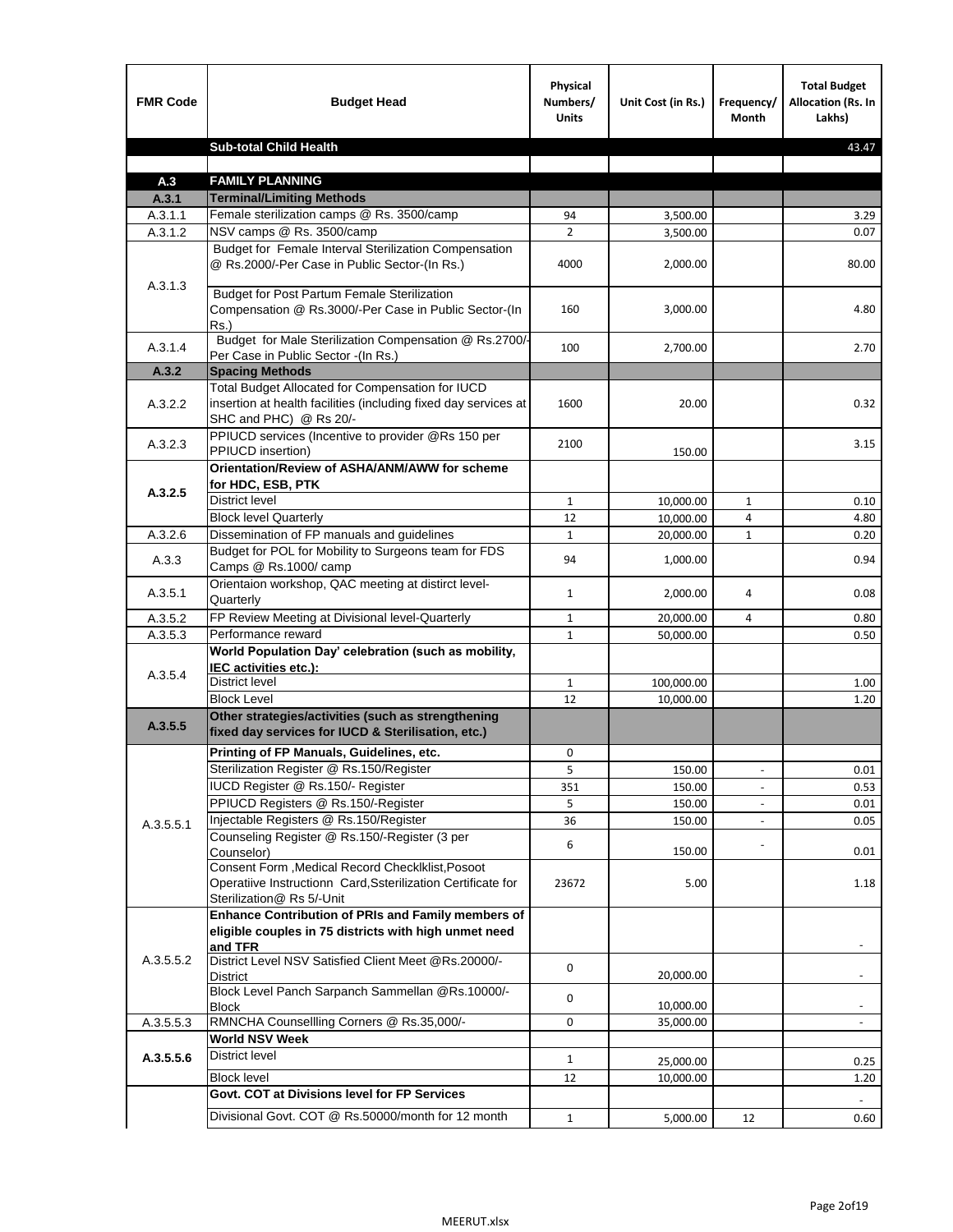| <b>FMR Code</b> | <b>Budget Head</b>                                                                                                                                                                          | Physical<br>Numbers/<br><b>Units</b> | Unit Cost (in Rs.) | Frequency/<br>Month | <b>Total Budget</b><br>Allocation (Rs. In<br>Lakhs) |
|-----------------|---------------------------------------------------------------------------------------------------------------------------------------------------------------------------------------------|--------------------------------------|--------------------|---------------------|-----------------------------------------------------|
| A.3.5.5.8       | Exra Incentive for Female Interval Sterilization in Public<br>Sector.-(20% of 80% ELA) @ Rs. 130 per case                                                                                   | 800                                  | 130.00             |                     | 1.04                                                |
|                 | Extra Incentive for Male Sterilization in Public Sector-<br>(40% ELA) @ Rs. 155 per case                                                                                                    | 40                                   | 155.00             |                     | 0.06                                                |
|                 | <b>Sub-total Family Planning</b>                                                                                                                                                            |                                      |                    |                     | 108.89                                              |
|                 | ADOLESCENT HEALTH / RKSK (Rashtriya Kishore                                                                                                                                                 |                                      |                    |                     |                                                     |
| A.4             | Swasthya Karyakram)                                                                                                                                                                         |                                      |                    |                     |                                                     |
| A.4.1           | <b>Facility based services</b>                                                                                                                                                              |                                      |                    |                     |                                                     |
| A.4.1.1         | Orientation meetings-HPD Districts                                                                                                                                                          | $\Omega$                             | 9000               | $\mathbf{1}$        |                                                     |
|                 | Review meetings at District level-Quarterly                                                                                                                                                 | $\mathbf{1}$                         | 5000               | 4                   | 0.20                                                |
| A.4.1.2         | Establishment of new clinics at DH/Medical college level                                                                                                                                    | $\Omega$                             | 50,000.00          |                     |                                                     |
|                 | Operating expenses for existing clinics                                                                                                                                                     | 0                                    |                    |                     |                                                     |
|                 | DH & MC level Existing AFHS clinics                                                                                                                                                         | $\overline{2}$                       | 600.00             | 12                  | 0.14                                                |
| A.4.1.4         | DH & MC level AFHS clinics (New)                                                                                                                                                            | 0                                    | 600.00             | 6                   | $\overline{\phantom{a}}$                            |
|                 | CHC level Existing AFHS clinics                                                                                                                                                             | 0                                    | 400.00             | 12                  | $\overline{\phantom{a}}$                            |
|                 | PHC level existing AFHS clinics                                                                                                                                                             | $\Omega$                             | 200.00             | 12                  | $\sim$                                              |
| A.4.1.5         | Mobility support for AH counsellors at MC/DH level AH<br>Clinic at @ Rs 1000 per month for 06 month                                                                                         | 2                                    | 1,000.00           | 6                   | 0.12                                                |
|                 | Mobility support for Exsiting AH counsellors at CHC level<br>AH Clinic at @ Rs 1000 per month for 06 month                                                                                  | 0                                    | 1,000.00           | 6                   |                                                     |
| A.4.5.7         | <b>WIFS Register</b>                                                                                                                                                                        | 4956                                 | 100.00             |                     | 4.96                                                |
| A.4.5.8         | <b>NIPI Register</b>                                                                                                                                                                        | 3900                                 | 100.00             |                     | 3.90                                                |
| A.4.5.9         | <b>WIFS Reporting Formats</b>                                                                                                                                                               | 79272                                | 0.50               |                     | 0.40                                                |
|                 | <b>Sub-total Adolescent Health</b>                                                                                                                                                          |                                      |                    |                     | 9.72                                                |
| A.5             | <b>RBSK</b>                                                                                                                                                                                 |                                      |                    |                     |                                                     |
| A.5.1           | <b>Operational Cost of RBSK (Mobility support, DEIC etc)</b>                                                                                                                                |                                      |                    |                     |                                                     |
| A.5.1.2         | Prepare detailed operational plan for RBSK across<br>districts (cost of plan/convergence/monitoring<br>meetings should be kept seperately)<br>One meeting @ Rs. 500 per block for microplan | 12                                   | 500.00             |                     | 0.06                                                |
|                 | One orientation meeting for RBSK software                                                                                                                                                   | 12                                   | 90.00              |                     | 0.01                                                |
| A.5.1.3         | Mobility support for Mobile health team                                                                                                                                                     | 24                                   | 30,000.00          | 12                  | 86.40                                               |
| A.5.1.4         | Operational cost of DEIC                                                                                                                                                                    |                                      |                    |                     | 0                                                   |
| A.5.1.5         | New born screening- Inborn error of metabolism (please<br>give details per unit cost of screening, number of children<br>to be screened and the delivery points Add details)                |                                      |                    |                     | 0                                                   |
| A.5.1.7         | Spectacle for children                                                                                                                                                                      | 642                                  | 275.00             |                     | 1.77                                                |
| A.5.1.10        | Monitoring Meeting at District level                                                                                                                                                        | $\mathbf{1}$                         | 5,000.00           | 3                   | 0.15                                                |
|                 |                                                                                                                                                                                             |                                      |                    |                     |                                                     |
|                 | <b>Sub-total RBSK</b>                                                                                                                                                                       |                                      |                    |                     | 88.39                                               |
| A.7             | <b>PNDT Activities</b>                                                                                                                                                                      |                                      |                    |                     |                                                     |
|                 | <b>Support to PNDT cell</b>                                                                                                                                                                 |                                      |                    |                     |                                                     |
|                 | Honorarium of Divisional Level Data Assistant @ Rs.<br>18743 per month for 12 months                                                                                                        | $\mathbf{1}$                         | 18,743.00          | 12                  | 2.25                                                |
| A.7.1           | Honorarium of District Level Data Assistant @<br>Rs.                                                                                                                                        | $\mathbf{1}$                         | 11,025.00          | 12                  |                                                     |
|                 | 11025 per month for 12 months<br>Contingency at Divisional level for PCPNDT Cell                                                                                                            | $\mathbf{1}$                         | 10,000.00          | $\mathbf{1}$        | 1.32<br>0.10                                        |
|                 | Contingency at District level for PCPNDT Cell                                                                                                                                               | $\mathbf{1}$                         | 5,000.00           | $\mathbf{1}$        | 0.05                                                |
| A.7.2.2         | Visit of Divisional level Inspection Committee (Including<br>TA/DA)                                                                                                                         | $\mathbf{1}$                         | 10,000.00          | $\mathbf{1}$        | 0.10                                                |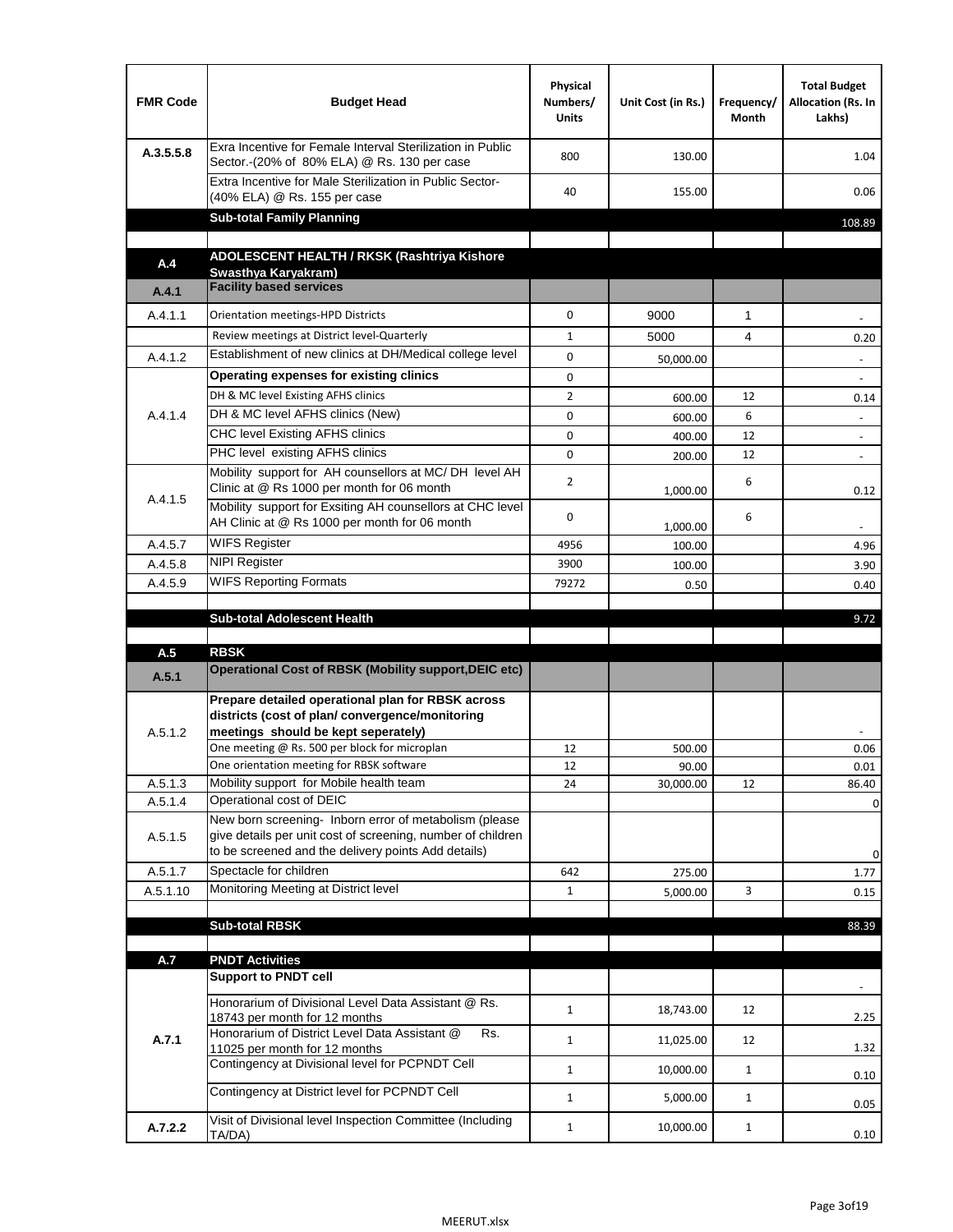| <b>FMR Code</b> | <b>Budget Head</b>                                                                                                                              | Physical<br>Numbers/<br><b>Units</b> | Unit Cost (in Rs.) | Frequency/<br>Month | <b>Total Budget</b><br><b>Allocation (Rs. In</b><br>Lakhs) |
|-----------------|-------------------------------------------------------------------------------------------------------------------------------------------------|--------------------------------------|--------------------|---------------------|------------------------------------------------------------|
| A.7.2.5         | Orientation of Member of District advisory Committee at<br><b>Divisional Level</b>                                                              | $\mathbf{1}$                         | 200,000.00         | $\mathbf{1}$        | 2.00                                                       |
| A.7.2.9         | Capacity building of DGCS, CJM, District officers, Nodal<br>Officers, Ultrasound Owners, ASHA and AWWs<br>workshop at Districts and Block level |                                      |                    |                     |                                                            |
|                 | <b>District level</b>                                                                                                                           | $\mathbf{1}$                         | 10,000.00          | 1                   | 0.10                                                       |
|                 | <b>Block level</b>                                                                                                                              | 12                                   | 5,000.00           | $\mathbf{1}$        | 0.60                                                       |
|                 | <b>Sub-total PNDT activities</b>                                                                                                                |                                      |                    |                     | 6.52                                                       |
|                 |                                                                                                                                                 |                                      |                    |                     |                                                            |
| A.8             | <b>Human Resources</b>                                                                                                                          |                                      |                    |                     |                                                            |
| A.8.1           | <b>Contractual Staff &amp; Services</b>                                                                                                         |                                      |                    |                     |                                                            |
| A.8.1.1         | <b>ANMs, Supervisory Nurses, LHVs</b>                                                                                                           |                                      |                    |                     |                                                            |
| A.8.1.1.1       | <b>ANMs</b>                                                                                                                                     |                                      |                    |                     |                                                            |
| A.8.1.1.1.a     | Honorarium of ANMs (New)                                                                                                                        | 0                                    | 11,550.00          | 6                   | $\blacksquare$                                             |
|                 | Honorarium of ANMs (Existing)                                                                                                                   | $\overline{2}$                       | 11,550.00          | 12                  | 2.77                                                       |
| A.8.1.1.1.f     | Honorarium of ANMs (New)                                                                                                                        | 65                                   | 11,550.00          | 6                   | 45.05                                                      |
|                 | Honorarium of ANMs (Existing)                                                                                                                   | 41                                   | 11,550.00          | 12                  | 56.83                                                      |
| A.8.1.1.2       | <b>Staff Nurses</b>                                                                                                                             |                                      |                    |                     |                                                            |
| A.8.1.1.2.a     | <b>DH</b>                                                                                                                                       |                                      |                    |                     | $\blacksquare$                                             |
| A.8.1.1.2.b     | Honorarium of SNs (New)                                                                                                                         | 0                                    | 19,060.00          | 6                   |                                                            |
|                 | Honorarium of SNs (Existing)                                                                                                                    | 38                                   | 19,060.00          | 12                  | 86.91                                                      |
|                 | <b>Staff Nurse-NRC</b>                                                                                                                          |                                      |                    |                     | $\overline{a}$                                             |
|                 | Old, SNs @19060/Month for 12 months                                                                                                             | 4                                    | 19,060.00          | 12                  | 9.15                                                       |
|                 | New, SNs @18150 per Month                                                                                                                       | 0                                    | 18,150.00          | 6                   |                                                            |
|                 | <b>Staff Nurse-SNCU</b>                                                                                                                         |                                      |                    |                     |                                                            |
| A.8.1.1.2.f     | Exiting Staff Nurse Honorarium @ Rs.19060/- p.m. for 12<br>months                                                                               | 8                                    | 19,060.00          | 12                  | 18.30                                                      |
|                 | New Staff Nurse Honorarium @ Rs.18150/- p.m. for 6 months                                                                                       | 16                                   | 18,150.00          | 6                   | 17.42                                                      |
|                 | <b>Staff Nurse-NBSU</b>                                                                                                                         |                                      |                    |                     |                                                            |
|                 | Staff Nurse Honorarium @ Rs.18150/- p.m. (For 6 Months)                                                                                         | 9                                    |                    | 12                  |                                                            |
|                 | Human Resource Pediatric Intencive Care unit (PICU)                                                                                             |                                      | 18,150.00          |                     | 19.60                                                      |
| A.8.1.1.2.g     | Staff Nurses Honorarium @ Rs. 18,150 per months for 12                                                                                          | 0                                    | 18,150.00          | 12                  |                                                            |
| A.8.1.2.1       | months<br><b>Laboratory Technicians</b>                                                                                                         |                                      |                    |                     |                                                            |
| A.8.1.2.1.a     | Honorarium of Laboratory Technician                                                                                                             |                                      |                    |                     | 12.09                                                      |
| A.8.1.3         | <b>Specialists</b>                                                                                                                              |                                      |                    |                     |                                                            |
|                 | Honorarium of Contractual Gynaecologists/Surgeons                                                                                               |                                      |                    |                     |                                                            |
| A.8.1.3.1.b     |                                                                                                                                                 | $\mathbf{1}$                         | 80,000.00          | 12                  | 9.60                                                       |
| A.8.1.3.3       | Anesthetists                                                                                                                                    |                                      |                    |                     |                                                            |
| A.8.1.3.3.b     | Honorarium of Contractual Anesthetists                                                                                                          | 0                                    | 80,000.00          | 12                  | $\blacksquare$                                             |
| A.8.1.3.5       | Specialists for CH (Pediatrician etc) in SNCU, NBSU, NRC                                                                                        |                                      |                    |                     |                                                            |
|                 | Existing @ 78650/month for 12 Months                                                                                                            | $\mathbf{1}$                         | 78,650.00          | 12                  | 9.44                                                       |
| A.8.1.3.5.d     | New Peadiatrician Honorarium @ Rs.71500/- p.m. for 6<br>months                                                                                  | $\overline{2}$                       | 71,500.00          | 6                   | 8.58                                                       |
| A.8.1.3.7       | Dental surgeons and dentists                                                                                                                    |                                      |                    |                     |                                                            |
| A.8.1.3.7.a     | Honorarium of Dental Surgen                                                                                                                     |                                      |                    |                     | 0.00                                                       |
| A.8.1.5         | <b>Medical Officers</b>                                                                                                                         |                                      |                    |                     |                                                            |
| A.8.1.5.2       | Honorarium of Medical Officers (New)                                                                                                            | $\overline{2}$                       | 41,580.00          | $\overline{2}$      | 1.66                                                       |
|                 | Honorarium of Medical Officers (Existing)                                                                                                       | $\overline{2}$                       | 41,580.00          | 12                  | 9.98                                                       |
|                 | MOs for SNCU/ NBSU/NRC etc                                                                                                                      |                                      |                    |                     |                                                            |
| A.8.1.5.6       | Old, MO @41580 per Month                                                                                                                        | 0                                    | 41,580.00          | 12                  | L.                                                         |
|                 | New, Mo@39600 Per Month                                                                                                                         | $\mathbf{1}$                         | 39,600.00          | 6                   | 2.38                                                       |
|                 | Human Resource Pediatric Intencive Care unit (PICU)                                                                                             |                                      |                    |                     |                                                            |
|                 | Existing, MO Honorarium @ Rs/41580/ Month for 12 Months                                                                                         | $\mathbf 0$                          | 41,580.00          | 12                  |                                                            |
| A.8.1.5.7       | New, MO Honorarium @ Rs. 39600 / Month for 6 Months                                                                                             | 0                                    | 39,600.00          | 6                   |                                                            |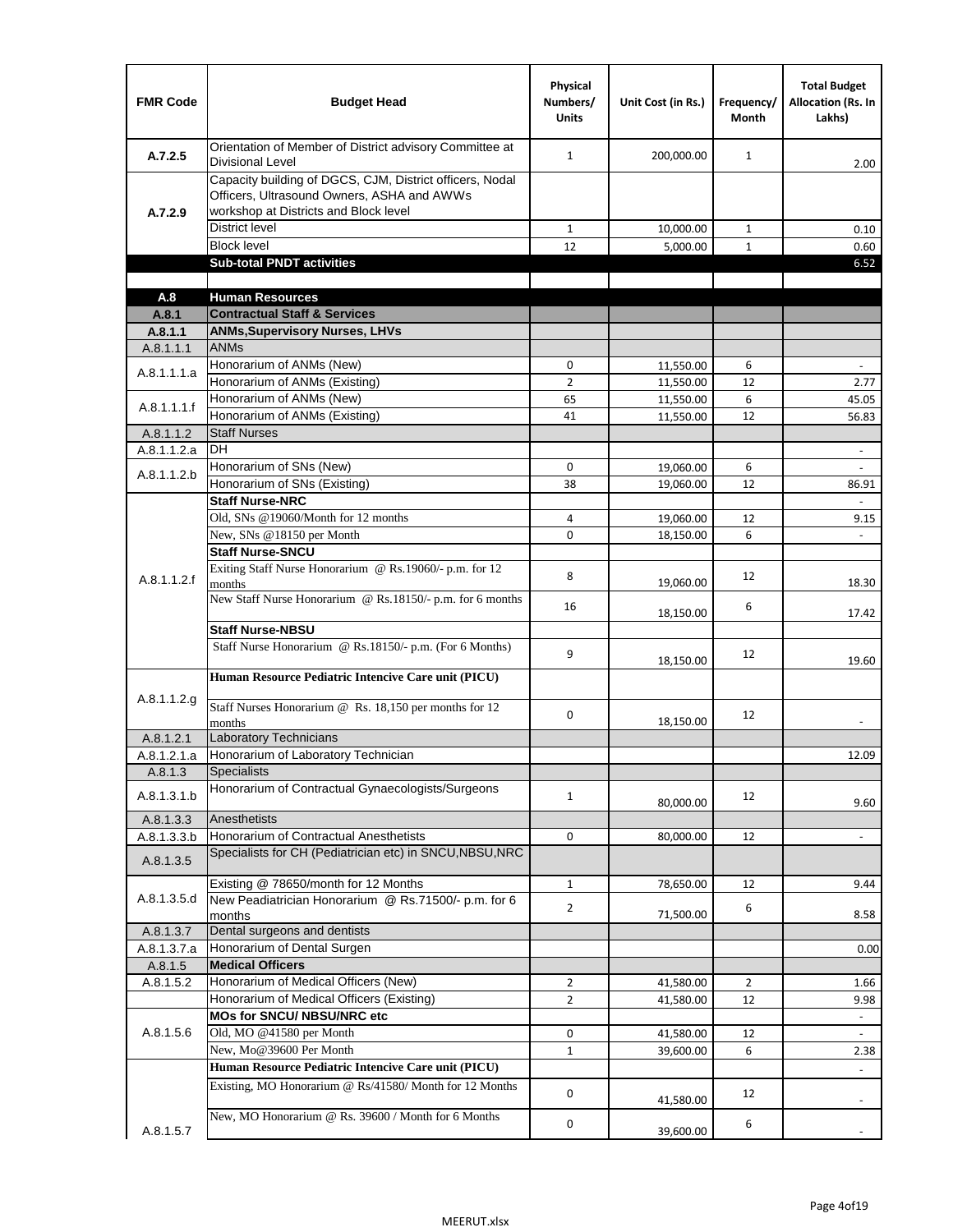| <b>FMR Code</b> | <b>Budget Head</b>                                                          | Physical<br>Numbers/<br><b>Units</b> | Unit Cost (in Rs.) | Frequency/<br>Month | <b>Total Budget</b><br>Allocation (Rs. In<br>Lakhs) |
|-----------------|-----------------------------------------------------------------------------|--------------------------------------|--------------------|---------------------|-----------------------------------------------------|
|                 | Medical Officer/Training Coordinator, Honorarium at                         |                                      |                    |                     |                                                     |
|                 | <b>Medical College</b><br>Old, Trg. Coord. @41580/month for 12 Month        | 0                                    | 41,580.00          | 12                  |                                                     |
|                 | New, Trg. Coord.@39600/month for 6 Month                                    | $\mathbf{1}$                         | 39,600.00          | 6                   | 2.38                                                |
| A.8.1.7.2       | Honorarium of X-Ray Technician for 12 months                                |                                      |                    |                     | 8.67                                                |
| A.8.1.7.4       | RBSK teams (Exclusive mobile health team & DEIC                             |                                      |                    |                     |                                                     |
|                 | Staff)<br><b>MOs- AYUSH/MBBS</b>                                            |                                      |                    |                     |                                                     |
|                 | <b>Honoraria Existing MBBS</b>                                              | 6                                    | 41,675.00          | 12                  | 30.01                                               |
|                 | Honoraria New MBBS                                                          | $\overline{2}$                       | 37,800.00          | 6                   | 4.54                                                |
| A.8.1.7.4.1     | Honoraria - BDS                                                             | 4                                    | 40,516.00          | 12                  | 19.45                                               |
|                 | Honoraria - AYUSH (Existing)                                                | 23                                   | 27,783.00          | 12                  | 76.68                                               |
|                 | Honoraria - AYUSH recruited upto March 16                                   | $\Omega$                             | 26,460.00          | 12                  |                                                     |
|                 | Honoraria - AYUSH New                                                       | 13                                   | 25,200.00          | 6                   | 19.66                                               |
|                 | <b>Staff Nurse</b>                                                          | $\Omega$                             |                    |                     |                                                     |
|                 | Honoraria - Staff Nurse                                                     | 13                                   | 19,100.00          | 12                  | 29.80                                               |
| A.8.1.7.4.2     | <b>ANM</b>                                                                  |                                      |                    |                     |                                                     |
|                 | Honoraria - ANMs (Existing)                                                 | 3                                    | 11,576.00          | 12                  | 4.17                                                |
|                 | Honoraria - ANM (Recruited upto March 16)                                   | 0                                    | 11,025.00          | 12                  |                                                     |
|                 | Honoraria - ANM (New)<br>Paramedical                                        | 8<br>$\mathbf 0$                     | 10,500.00          | 6                   | 5.04<br>$\omega$                                    |
|                 | Honoraria - Paramedical                                                     | 21                                   | 13,753.00          | 12                  | 34.66                                               |
|                 | <b>Pharmacists</b>                                                          | $\mathbf 0$                          |                    |                     |                                                     |
| A.8.1.7.4.3     | Honoraria - Pharmacist (Existing)                                           | $\mathbf 0$                          | 14,884.00          | 12                  | $\overline{\phantom{a}}$                            |
|                 | Honoraria - Pharmacist (Recruited upto March 16)                            | 3                                    | 14,175.00          | 12                  | 5.10                                                |
|                 | Honoraria - Pharmacist (New)                                                | $\mathbf 0$                          | 13,500.00          | 6                   | $\overline{a}$                                      |
|                 | Sub Total RBSK mobile teams                                                 | $\Omega$                             |                    |                     | $\overline{\phantom{a}}$                            |
| A.8.1.7.5       | <b>Others</b>                                                               |                                      |                    |                     |                                                     |
| A.8.1.7.5.1     | Honorarium of RMNCH/FP Counselors @ Rs.10760/- for                          | $\overline{2}$                       | 10,760.00          | 12                  | 2.58                                                |
|                 | 12 months                                                                   |                                      |                    |                     |                                                     |
|                 | <b>Adolescent Health counselors</b>                                         |                                      |                    |                     | $\overline{\phantom{a}}$                            |
|                 | AH counselors at DH level (1st & 2nd phase)                                 | 2                                    | 13,891.00          | 12                  | 3.33                                                |
| A.8.1.7.5.2     | AH counselors DH level of 3nd phase                                         | $\mathbf 0$                          | 13,230.00          | 12                  | $\blacksquare$                                      |
|                 | AH counselors at DH/MC level (New)<br>AH counsellors at CHC level           | 0                                    | 12,600.00          | 12                  | $\overline{\phantom{a}}$                            |
|                 | <b>Nutriionist</b>                                                          | $\mathbf 0$<br>0                     | 13,230.00          | 6                   | ÷,                                                  |
| A.8.1.7.5.4     | Old, Nutrist. @17325 per Month for 12 months                                | $\mathbf{1}$                         | 17,325.00          | 12                  | $\overline{\phantom{a}}$<br>2.08                    |
|                 | New, Nutrist. $@16500$ per Month for 6 months                               | 0                                    | 16,500.00          | 6                   | $\overline{\phantom{a}}$                            |
|                 | <b>HR for Cold Chain</b>                                                    | 0                                    |                    |                     | $\overline{\phantom{a}}$                            |
|                 | Hononarium of Cold Chain Handlers at Division level                         |                                      |                    |                     |                                                     |
|                 |                                                                             | 1                                    | 11,430.00          | 12                  | 1.37                                                |
|                 | Hononarium of Cold Chain Handlers at District level                         | 1                                    | 11,430.00          | 12                  | 1.37                                                |
|                 | Hononarium of Technician (Refeigator Machenic) at                           | 0                                    | 19,060.00          | 12                  |                                                     |
|                 | <b>Division level</b><br>Technician (Refeigator Machenic) at District level |                                      |                    |                     | $\blacksquare$<br>$\Box$                            |
| A.8.1.7.7       | Honararium of Vaccince Strore Keeper at Division level                      | 0                                    | 19,060.00          | 12                  |                                                     |
|                 |                                                                             | 0                                    | 25,410.00          | 12                  | $\overline{\phantom{a}}$                            |
|                 | Honararium of Vaccince Van Driver at Division level                         | $\mathbf{1}$                         | 19,060.00          | 12                  | 2.29                                                |
|                 | <b>HR for Blood Bank Storage/Unit</b>                                       |                                      |                    |                     |                                                     |
|                 | Man Power Support at 89 Blood Banks                                         |                                      |                    |                     | 51.04                                               |
|                 | Man Power Support at 118 Blood Storage Centre                               |                                      |                    |                     | 14.40                                               |
|                 | Manpower support of 18 BCTV                                                 |                                      |                    |                     | 14.17                                               |
| A.8.1.7.8       | Staff for Training Institutes/ SIHFW/ Nursing Training                      |                                      |                    |                     | 8.1                                                 |
|                 | Incentive/ Awards etc. to SN, ANMs etc.                                     |                                      |                    |                     | $\blacksquare$                                      |
|                 | SBA Trained ANMs at L1 SCs from 6th delivery every month                    | 0                                    | 300.00             |                     | $\blacksquare$                                      |
|                 | SBA Trained ANMs/SNs at APHCs/PHCs starting from 16th                       |                                      |                    |                     |                                                     |
| A.8.1.8         | Delivery every month                                                        | 0                                    | 300.00             |                     |                                                     |
|                 | SBA Trained ANMs/SNs at Non FRU CHCs/BPHCs starting from                    | 0                                    |                    |                     |                                                     |
|                 | 51st Delivery every month                                                   |                                      | 300.00             |                     |                                                     |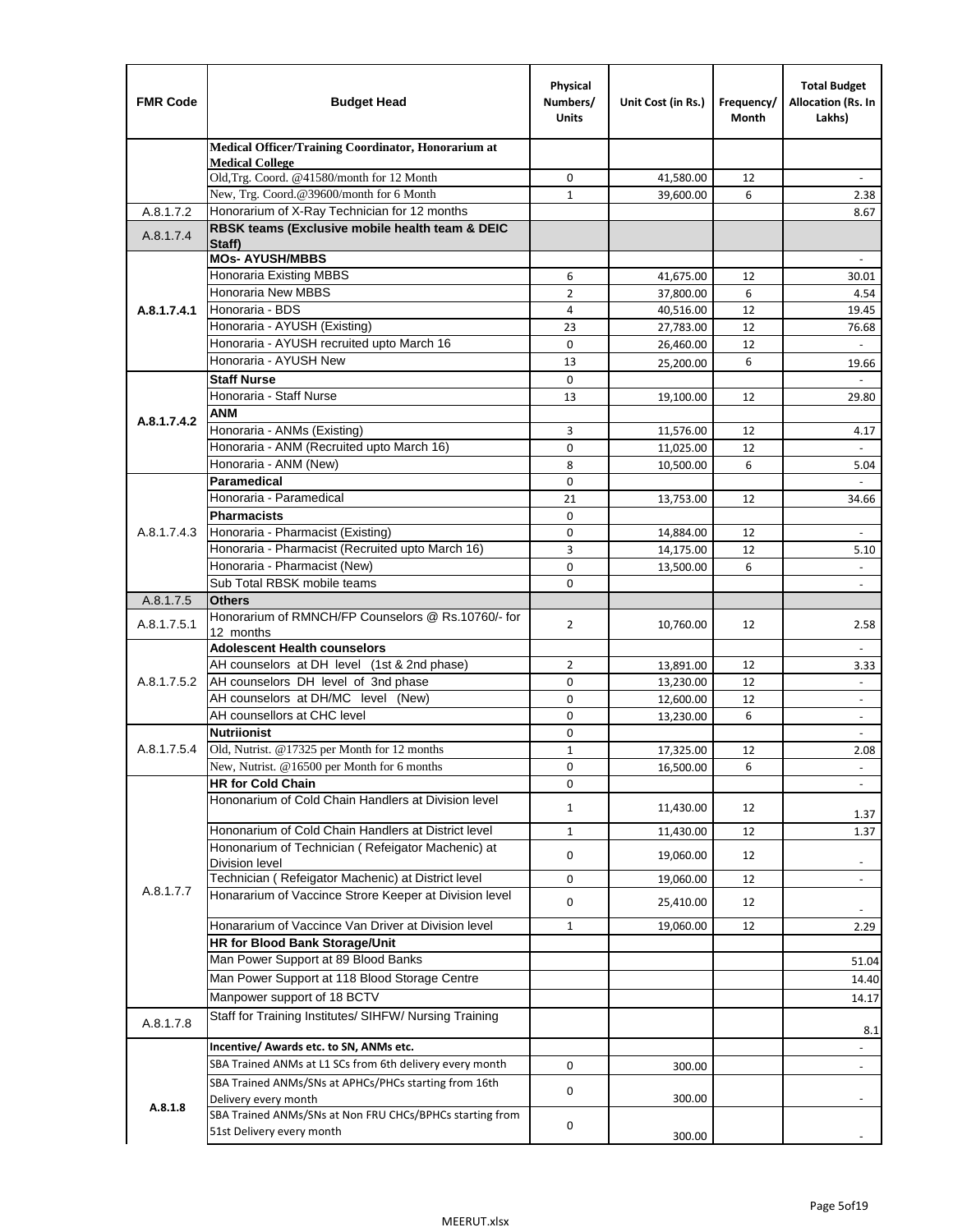| <b>FMR Code</b>  | <b>Budget Head</b>                                                                                      | Physical<br>Numbers/<br><b>Units</b> | Unit Cost (in Rs.) | Frequency/<br>Month | <b>Total Budget</b><br>Allocation (Rs. In<br>Lakhs) |
|------------------|---------------------------------------------------------------------------------------------------------|--------------------------------------|--------------------|---------------------|-----------------------------------------------------|
|                  | Incentives for EMOC teams at below District level starting from<br>6th CS every month @Rs 3000/CS       | 0                                    | 3,000.00           |                     |                                                     |
| A.8.1.9          | Honorarium of Data Entry Operator at DH                                                                 |                                      |                    |                     | 0.92                                                |
| A.8.1.10         | <b>Other Incentives Schemes (Pl.Specify)</b>                                                            |                                      |                    |                     |                                                     |
| A.8.1.10.1       | Fixed difficult area Incentive                                                                          | 0                                    |                    |                     |                                                     |
| A.8.1.10.2       | FRU Operationalization for Gynae & anaesthetist<br>specialist on call from govt sector for NHPDs & HPDs | 80                                   | 3,000.00           |                     | 2.40                                                |
| A.8.1.10.3       | FRU Operationalization Gynaecologists specialist on call<br>for NHPDs & HPDs                            | 40                                   | 4,500.00           |                     | 1.80                                                |
| A.8.1.10.4       | FRU Operationalization anaesthetist specialist on call for<br><b>NHPDs &amp; HPDs</b>                   | 80                                   | 3,000.00           |                     | 2.40                                                |
| A.8.1.10.5       | Performance based Incentives to RMNCH+A Counsellors<br>in Family Planning @ Rs.50/ client               | 300                                  | 50.00              |                     | 0.15                                                |
| A.8.1.11         | <b>Support Staff for Health Facilities</b>                                                              |                                      |                    |                     |                                                     |
|                  | <b>HR-NRC</b>                                                                                           |                                      |                    |                     | $\overline{\phantom{a}}$                            |
|                  | Cook                                                                                                    |                                      |                    |                     |                                                     |
|                  | Old, Cook @7500 per Month for 12 months<br>New, Cook @7500 per Month for 6 months                       | 1                                    | 7,500.00           | 12                  | 0.90                                                |
|                  | <b>Care Taker</b>                                                                                       | 0                                    | 7,500.00           | 6                   | $\blacksquare$                                      |
|                  | Old, Caretaker @6400 per Month for 12 months                                                            | 1                                    | 6,400.00           | 12                  | 0.77                                                |
|                  | New, Caretaker @6400 per Month for 6 months                                                             | 0                                    | 6,400.00           | 6                   | $\overline{\phantom{a}}$                            |
|                  | <b>Cleaner</b>                                                                                          |                                      |                    |                     |                                                     |
|                  | Old, Cleaner @6400 per Month for 12 months                                                              | 0                                    | 6,400.00           | 12                  |                                                     |
|                  | New, Cleaner @6400 per Month for 6 months                                                               | $\mathbf{1}$                         | 6,400.00           | 6                   | 0.38                                                |
|                  | <b>HR-SNCU</b>                                                                                          |                                      |                    |                     |                                                     |
| A.8.1.11.f       | Cleaner/ Ward Ayah/Security Guard                                                                       |                                      |                    |                     |                                                     |
|                  | Existing CL/WA Honorarium @ Rs. 6400/monty for 12<br>months                                             | $\overline{7}$                       | 6,400.00           | 12                  | 5.38                                                |
|                  | New CL/WA/SG Honorarium @ Rs. 6400/month for 6<br>month                                                 | 11                                   | 6,400.00           | 6                   | 4.22                                                |
|                  | <b>Data Entry Oprator</b><br>old DEO Honorarium @ Rs.12000/- p.m. for 12 months                         | $\overline{2}$                       |                    | 12                  |                                                     |
|                  | New DEO Honorarium @ Rs.12000/- p.m. for 6 months                                                       |                                      | 12,000.00          |                     | 2.88                                                |
|                  | Human Resource Pediatric Intencive Care unit (PICU)                                                     | 0                                    | 12,000.00          | 6                   |                                                     |
|                  | Ward Aaya/Sweeper Honorarium @ Rs. 6400/Month for 6                                                     |                                      |                    |                     |                                                     |
|                  | months                                                                                                  | 0                                    | 6,400.00           | 6                   |                                                     |
|                  | Sub-total HR                                                                                            |                                      |                    |                     | 672.83                                              |
|                  |                                                                                                         |                                      |                    |                     |                                                     |
| A.9              | <b>TRAINING</b>                                                                                         |                                      |                    |                     |                                                     |
| A.9.1            | Skill lab                                                                                               |                                      |                    |                     |                                                     |
| A.9.1.3<br>A.9.3 | Training Motivation and follow up visit<br><b>Maternal Health Training</b>                              |                                      |                    |                     | 0.84<br>$\overline{\phantom{a}}$                    |
| A.9.3.1.4        | Training of ANMs / LHVs in SBA                                                                          |                                      |                    |                     | $\overline{\phantom{a}}$                            |
| A.9.3.7          | Other maternal health training (please specify)                                                         |                                      |                    |                     | $\overline{\phantom{a}}$                            |
| A.9.3.7.1        | MDR training of District and Block level officials                                                      | $\overline{2}$                       | 22,950.00          |                     | 0.46                                                |
| A.9.3.7.5        | ANM Training on new ANC guidelines and HRPs                                                             |                                      |                    |                     |                                                     |
|                  | District level                                                                                          | 3                                    | 29,300.00          |                     | 0.88                                                |
|                  | <b>Block Level</b>                                                                                      | 12                                   | 31,050.00          |                     | 3.73                                                |
| A.9.10           | <b>Training (Nursing)</b>                                                                               |                                      |                    |                     |                                                     |
| A.9.10.1         | Strengthening of Existing Training Institutions/Nursing School<br>excluding infrastructure and HR.      | $\mathbf{1}$                         | 4,300,000.00       |                     | 43.00                                               |
| A.9.10.2         | New Training Institutions/School                                                                        | $\mathbf{1}$                         | 152,000.00         |                     | 1.52                                                |
|                  | <b>National Dewarming Day</b>                                                                           |                                      |                    |                     |                                                     |
| A.9.11.3         | Orientaion meeting-District level                                                                       | 1                                    | 5000               | $\overline{2}$      | 0.10                                                |
|                  | Orientaion meeting-Block level                                                                          | 12                                   | 7500               | $\overline{2}$      | 1.80                                                |
| A.9.12           | <b>RBSK training</b>                                                                                    |                                      |                    |                     |                                                     |
| A.9.12.1         | RBSK Training -Training of Mobile health team -<br>technical and managerial (5 days)                    |                                      |                    |                     | 28.93                                               |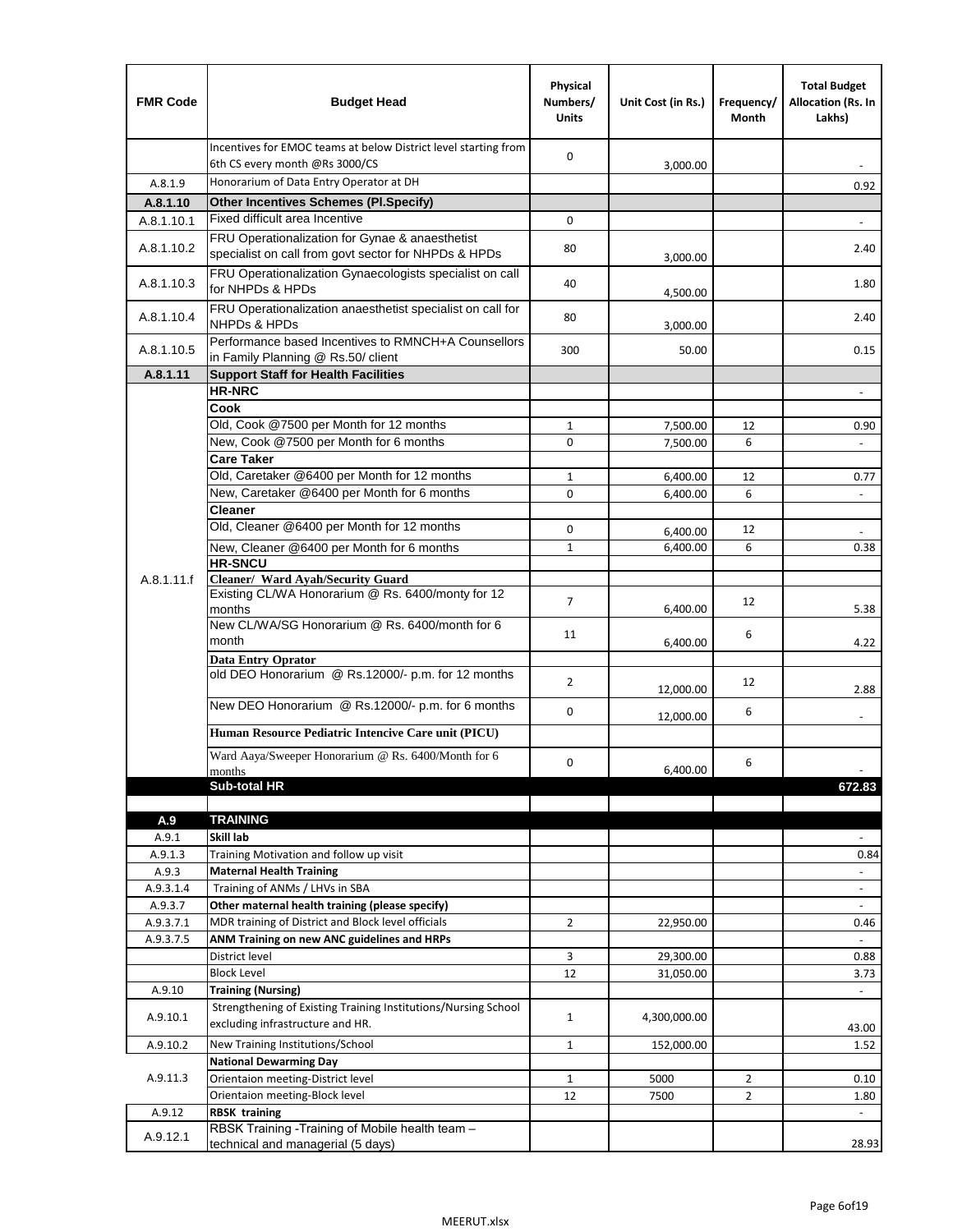| <b>FMR Code</b> | <b>Budget Head</b>                                                                           | Physical<br>Numbers/<br><b>Units</b> | Unit Cost (in Rs.) | Frequency/<br>Month | <b>Total Budget</b><br>Allocation (Rs. In<br>Lakhs) |
|-----------------|----------------------------------------------------------------------------------------------|--------------------------------------|--------------------|---------------------|-----------------------------------------------------|
|                 |                                                                                              |                                      |                    |                     |                                                     |
|                 | <b>Sub-total Training</b>                                                                    |                                      |                    |                     | 81.25                                               |
| A.10            | <b>PROGRAMME MANAGEMENT</b>                                                                  |                                      |                    |                     |                                                     |
| A.10.2          | Contractual Staff for DPMSU recruited and in position                                        |                                      |                    |                     |                                                     |
| A.10.2.1        | District Programme Manager                                                                   | $\mathbf{1}$                         | 39,690.00          | 12                  | 4.76                                                |
| A.10.2.2        | <b>District Accounts Manager</b>                                                             | $\mathbf{1}$                         | 32,303.00          | 12                  | 3.88                                                |
| A.10.2.3        | District Data Manager                                                                        | $\mathbf{1}$                         | 22,050.00          | 12                  | 2.65                                                |
| A.10.2.4        | Consultants/ Programme Officers (Kindly Specify)                                             | $\mathbf 0$                          |                    |                     |                                                     |
|                 | Honorarium of RKSK Coordinator                                                               | 0                                    | 25,000.00          | 9                   | $\overline{\phantom{a}}$                            |
| A.10.2.5        | Accountants                                                                                  | 0                                    |                    |                     |                                                     |
| A.10.2.6        | Data Entry Operators                                                                         | 0                                    |                    |                     | $\overline{\phantom{a}}$                            |
| A.10.2.7        | Support Staff (Kindly Specify)                                                               | $\mathbf{1}$                         | 8,269.00           | 12                  | 0.99                                                |
| A.10.2.8.1      | Operational Cost for DPMU unit                                                               | $\mathbf{1}$                         | 89,250.00          | 12                  | 10.71                                               |
| A.10.2.8.5      | <b>DEIC Managers</b>                                                                         | 0                                    | 33,000.00          | 10                  |                                                     |
| A.10.3          | <b>Strengthening of Block PMU</b>                                                            |                                      |                    |                     |                                                     |
| A.10.3.1        | <b>Block Programme Manager</b>                                                               |                                      |                    |                     | 34.93                                               |
| A.10.3.2        | <b>Block Accounts Manager</b>                                                                |                                      | 12,128.00          | 12                  | 17.46                                               |
| A.10.3.7.1      | Operational Cost for BPMU unit<br><b>Concurrent Audit system</b>                             | 12                                   | 15,000.00          | 12                  | 21.60                                               |
| A.10.6          | Monthly Concurrent Audit                                                                     | $\mathbf{1}$                         | 4,500.00           | 12                  | 0.54                                                |
|                 | <b>Block Spesific Work</b>                                                                   | 12                                   | 500.00             | 12                  | 0.72                                                |
| A.10.7          | <b>Mobility Support, Field Visits</b>                                                        |                                      |                    |                     |                                                     |
| A.10.7.2        | <b>DPMU/District</b>                                                                         | 2                                    | 30,000.00          | 12                  | 7.20                                                |
| A.10.7.3        | <b>BPMU/Block</b>                                                                            | 12                                   | 30,000.00          | 12                  | 43.20                                               |
| A.10.8.1        | Vehicles for Divisional / AD office                                                          | $\overline{2}$                       | 30,000.00          | 12                  | 7.20                                                |
|                 |                                                                                              |                                      |                    |                     |                                                     |
|                 | <b>Sub-total Programme Management</b>                                                        |                                      |                    |                     | 155.84                                              |
|                 | Total of RMNCH+A                                                                             |                                      |                    |                     | 2,256.74                                            |
|                 |                                                                                              |                                      |                    |                     |                                                     |
| в               | Additionalities under NRHM (Mission Flexible Pool)                                           |                                      |                    |                     |                                                     |
|                 |                                                                                              |                                      |                    |                     |                                                     |
| <b>B1</b>       | <b>ASHA</b><br><b>Supplementary training for ASHAs</b>                                       |                                      |                    |                     |                                                     |
| B1.1.1.3        | TOT of ASHA Trainer- I round (at RHFWTC)                                                     |                                      |                    |                     |                                                     |
| B1.1.1.3.1      | Batch cost+Equipment+Module+ Monitoring Visit                                                |                                      |                    |                     | 13.12                                               |
| B1.1.1.3.2      | TOT of ASHA Trainers -II Round (at RHFWTC)                                                   |                                      |                    |                     | 11.49                                               |
| B1.1.1.4        | Post training support and supervision                                                        |                                      |                    |                     | $\sim$                                              |
|                 | Supervision costs by ASHA facilitators<br>(12 months)                                        |                                      |                    |                     | 43.20                                               |
| B1.1.1.4.1      | Supervision costs by ASHA facilitators<br>(6 months)                                         |                                      |                    |                     |                                                     |
|                 |                                                                                              |                                      |                    |                     |                                                     |
| B1.1.1.4.2      | Monthly review Meeting of ASHA Sangini with BCPM                                             |                                      |                    |                     | 1.30                                                |
| B1.1.3          | Performance Incentive/Other Incentive to ASHAs (if                                           |                                      |                    |                     |                                                     |
| B1.1.3.1        | any)<br><b>ASHA incentives under Maternal Health</b>                                         |                                      |                    |                     |                                                     |
| B1.1.3.1.2      | Maternal Death Audit Information                                                             | 152                                  | 200.00             |                     | 0.30                                                |
| B1.1.3.2        | Incentive to ASHA under Child Health                                                         |                                      |                    |                     | $\omega$ .                                          |
| B1.1.3.2.1      | Incentive for Home Based Newborn Care programme                                              | 43362                                | 250.00             |                     | 108.41                                              |
| B1.1.3.2.4      | Incentive for referral of SAM cases to NRC @ Rs.50/Case                                      | 240                                  | 50.00              |                     | 0.12                                                |
| B1.1.3.2.5      | Incentive for follow up of discharge of SAM children from<br>NRCs @ Rs. 100/ for 4 Follow up | 240                                  | 100.00             |                     | 0.24                                                |
| B1.1.3.3        | ASHA Incentives under family planning (ESB/ PPIUCD/<br>Others)                               |                                      |                    |                     |                                                     |
| B1.1.3.3.1      | ASHA PPIUCD incentive for accompanying the client for<br>PPIUCD insertion                    | 2100                                 | 150.00             |                     | 3.15                                                |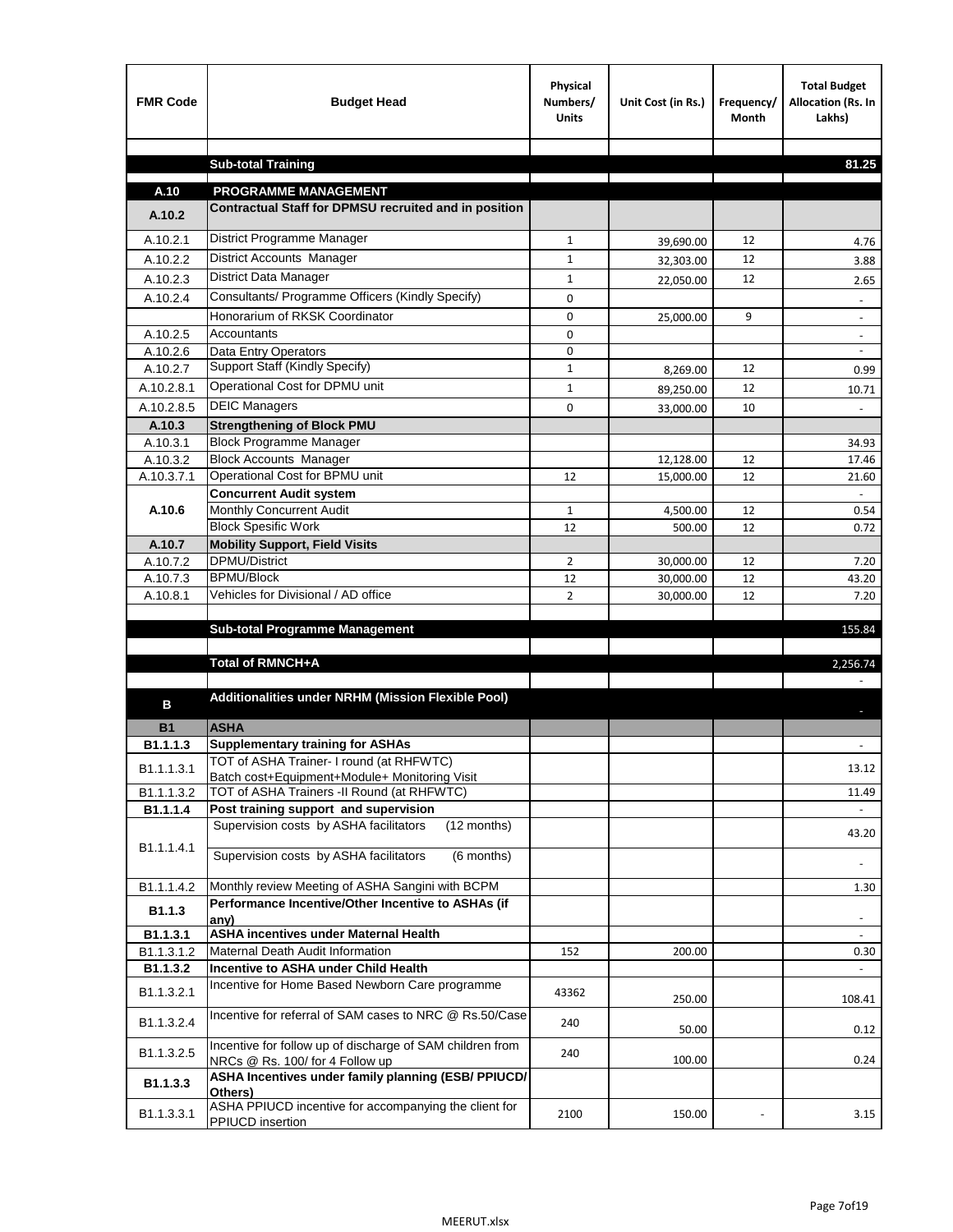| <b>FMR Code</b>            | <b>Budget Head</b>                                                                                                                                                                             | Physical<br>Numbers/<br><b>Units</b> | Unit Cost (in Rs.) | Frequency/<br>Month | <b>Total Budget</b><br><b>Allocation (Rs. In</b><br>Lakhs) |
|----------------------------|------------------------------------------------------------------------------------------------------------------------------------------------------------------------------------------------|--------------------------------------|--------------------|---------------------|------------------------------------------------------------|
|                            | ASHA incentive under ESB scheme for promoting<br>spacing of births @ 500/- per ASHA/client                                                                                                     | 750                                  | 500.00             |                     | 3.75                                                       |
| B <sub>1.1</sub> , 3, 3, 2 | Spacing for 2 years after marriage @ 500/- per<br>ASHA/client                                                                                                                                  | 764                                  | 500.00             |                     | 3.82                                                       |
| B1.1.3.3.3                 | ASHA Incentive under ESB scheme for promoting<br>adoption of limiting method upto two children @ Rs. 1000<br>per client                                                                        | 918                                  | 1,000.00           |                     | 9.18                                                       |
| B1.1.3.6                   | <b>ASHA Incentives (other)</b>                                                                                                                                                                 |                                      |                    |                     |                                                            |
| B <sub>1.1</sub> , 3, 5, 3 | ASHA incentive for NDD for 2 round                                                                                                                                                             | 1688                                 | 100.00             | $\overline{2}$      | 3.38                                                       |
| B <sub>1.1</sub> .3.6.1    | Amount to be released for 12 months for Routine<br>activities (4 month incentive for ASHAs those are yet to<br>be placed)                                                                      |                                      |                    |                     | 189.44                                                     |
| B1.1.3.6.4                 | Incentive to ASHA Facilitator (12 Months)                                                                                                                                                      |                                      |                    |                     | 2.59                                                       |
| B <sub>1.1</sub> .3.6.5    | Reimbursement of travel expenses for accompanying a<br>woman to facility for surgical abortion (MVA/EVA) @<br>Rs.150/-per case                                                                 | 100                                  | 150.00             |                     | 0.15                                                       |
| B <sub>1.1</sub> .3.6.6    | Reimbursement of travel expenses for accompanying a<br>woman to facility for medical abortion (MMA) @ Rs.225/-<br>per case                                                                     | 100                                  | 225.00             |                     | 0.23                                                       |
| B1.1.3.6.9                 | ASHA Torch (NO. of ASHA +AF) @ Rs. 262.20                                                                                                                                                      |                                      |                    |                     | 4.61                                                       |
| B1.1.3.7                   | Other (support provisions to ASHA such as uniform,                                                                                                                                             |                                      |                    |                     |                                                            |
| B <sub>1.1</sub> .3.7.2    | diary, ASHA Ghar etc)<br>ASHA Payment Voucher, Payment Register and VHIR<br>1.@ Rs. 25/ASHA, 2.@Rs.50/AF, 3.@Rs.150/block for<br>ASHa master payment register,<br>4. @Rs.174.5/ASHA/B1.1.3.7.2 |                                      |                    |                     | 3.42                                                       |
| B <sub>1.1</sub> , 3, 7, 4 | ASHA SAREE (TA/DA for Attending monthly meeting) No.<br>of ASHA+AF @ Rs.450                                                                                                                    |                                      |                    |                     | 7.92                                                       |
| B <sub>1.1</sub> .5.1      | Honorarium of Regional Coordinator                                                                                                                                                             |                                      |                    |                     | 4.41                                                       |
| B <sub>1.1.5.2</sub>       | Honararium of District Community Process Manager                                                                                                                                               | $\mathbf{1}$                         | 32,303.00          | 12                  | 3.88                                                       |
| B1.1.5.3                   | Honararium of Block Community Process Manager                                                                                                                                                  | 12                                   | 12,000.00          | 12                  | 17.28                                                      |
|                            | Mobility cost for ARC/AMG                                                                                                                                                                      |                                      |                    |                     | 2.40                                                       |
| B <sub>1.1.5.4</sub>       | AMG cost                                                                                                                                                                                       | $\mathbf{1}$                         | 10,000.00          | 1                   | 0.10                                                       |
|                            | Quarterly BCPM meeting at Divisional Head Quarter @                                                                                                                                            |                                      |                    |                     | 0.92                                                       |
|                            | rs. 500/BCPM/qtr.                                                                                                                                                                              |                                      |                    |                     |                                                            |
|                            | <b>Sub Total of ASHA</b>                                                                                                                                                                       |                                      |                    |                     | 438.80489                                                  |
|                            |                                                                                                                                                                                                |                                      |                    |                     |                                                            |
| B.2                        | <b>Untied Fund</b>                                                                                                                                                                             |                                      |                    |                     |                                                            |
| B <sub>2.3</sub>           | <b>CHCs</b>                                                                                                                                                                                    |                                      |                    |                     | 32.04                                                      |
| B <sub>2.4</sub>           | PHCs                                                                                                                                                                                           |                                      |                    |                     | 27.13                                                      |
|                            | <b>Sub Total of Untied Fund</b>                                                                                                                                                                |                                      |                    |                     | 59.16221                                                   |
| <b>B9</b>                  | <b>Mainstreaming of AYUSH</b>                                                                                                                                                                  |                                      |                    |                     |                                                            |
| B.9.1                      | Medical Officers at CHCs/ PHCs (Only AYUSH)                                                                                                                                                    |                                      |                    |                     |                                                            |
| B.9.1.1                    | <b>DH</b>                                                                                                                                                                                      | 4                                    | 29,106.00          | 12                  | 13.97                                                      |
| B.9.1.2                    | <b>FRUs</b>                                                                                                                                                                                    | 6                                    | 29,106.00          | 12                  | 20.96                                                      |
| B.9.1.3                    | Non FRU SDH/ CHC                                                                                                                                                                               | 17                                   | 29,106.00          | 12                  | 59.38                                                      |
| B.9.1.4                    | 24 X 7 PHC                                                                                                                                                                                     | 3                                    | 29,106.00          | 12                  | 10.48                                                      |
| B.9.1.5                    | Non-24 X 7 PHCs/ APHCs                                                                                                                                                                         | $\overline{2}$                       | 29,106.00          | 12                  | 6.99                                                       |
| B.9.2                      | Other Staff Nurses and Supervisory Nurses/ AYUSH<br>pharmacists (Only AYUSH)                                                                                                                   |                                      |                    |                     |                                                            |
| B.9.2.1                    | DH                                                                                                                                                                                             | $\overline{2}$                       | 10,914.75          | 12                  | 2.62                                                       |
| B.9.2.2                    | <b>FRUs</b>                                                                                                                                                                                    | $\mathbf{1}$                         | 10,914.75          | 12                  | 1.31                                                       |
| B.9.2.3                    | Non FRU SDH/ CHC                                                                                                                                                                               | 3                                    | 10,914.75          | 12                  | 3.93                                                       |
| B.9.2.4                    | 24 X 7 PHC                                                                                                                                                                                     | 0                                    |                    | 12                  |                                                            |
|                            | Non-24 X 7 PHCs                                                                                                                                                                                |                                      | 10,914.75          |                     | $\overline{\phantom{m}}$                                   |
| B.9.2.5                    |                                                                                                                                                                                                | 0                                    | 10,914.75          | 12                  | $\overline{\phantom{a}}$                                   |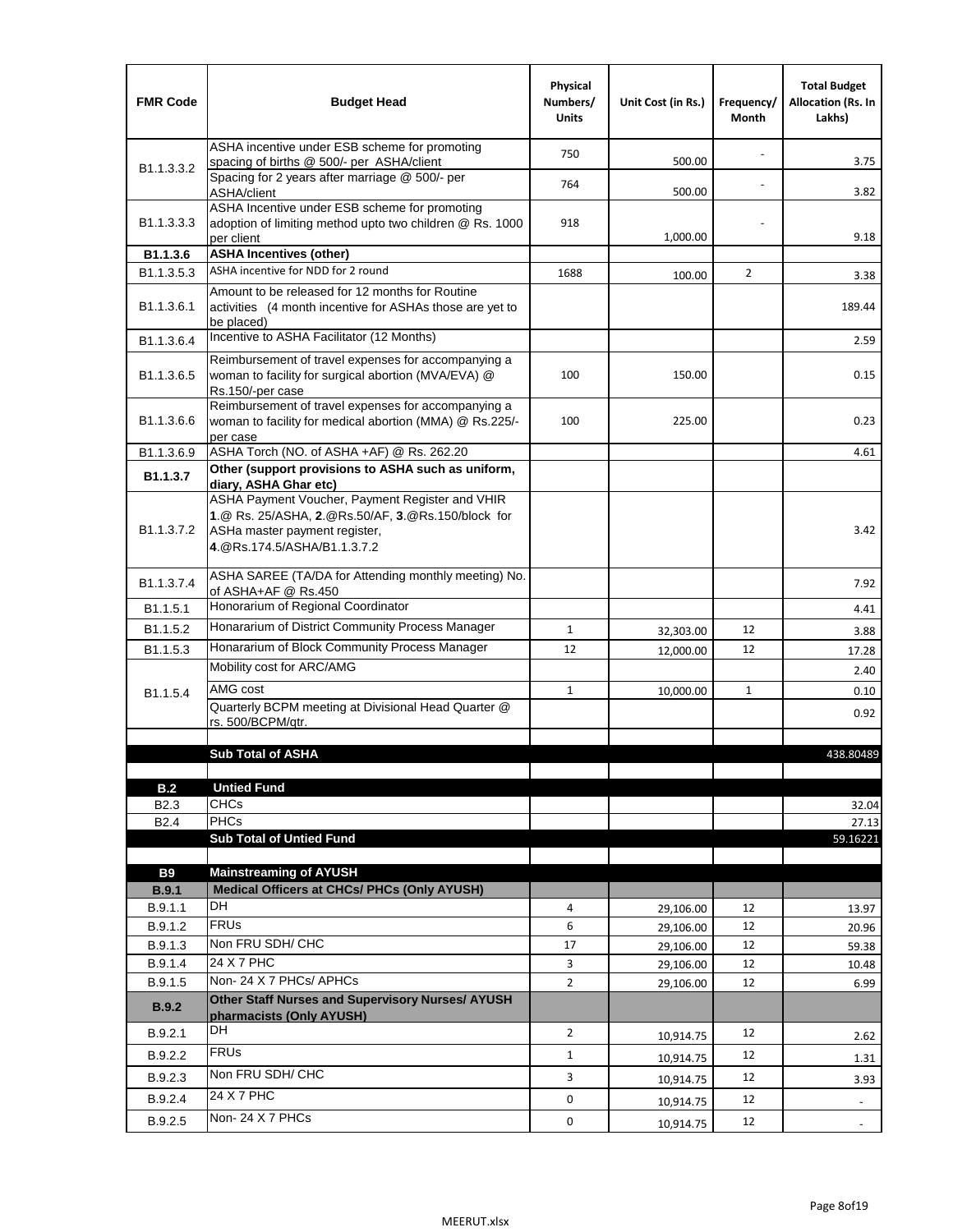| <b>FMR Code</b> | <b>Budget Head</b>                                                                              | Physical<br>Numbers/<br><b>Units</b> | Unit Cost (in Rs.) | Frequency/<br>Month | <b>Total Budget</b><br>Allocation (Rs. In<br>Lakhs) |
|-----------------|-------------------------------------------------------------------------------------------------|--------------------------------------|--------------------|---------------------|-----------------------------------------------------|
|                 | Panchkarma Unit Lokbabdhu Rajnarayna Joint<br><b>Hospital, Lucknow</b>                          |                                      |                    |                     |                                                     |
| B.9.2.6         | Honararium of Panchkarma Technician (1Male and 1<br>Female)                                     | 0                                    | 10,000.00          | 12                  |                                                     |
|                 | Honorarium of Panchkarma Attendent                                                              | 0                                    | 8,000.00           | 12                  |                                                     |
|                 | Lumpsum amount for Sweeper (Safai Karmi)                                                        |                                      |                    |                     | 0                                                   |
| <b>B9.3</b>     | <b>Other Activities (Excluding HR)</b>                                                          |                                      |                    |                     |                                                     |
| B9.3.1          | Contingency AYUSH wings                                                                         | $\mathbf{1}$                         | 20,000.00          |                     | 0.20                                                |
| B9.3.3          | Establishment of Panchkarma Unit                                                                |                                      |                    |                     | $\mathbf 0$                                         |
| B9.3.4          | Construction of AYUSH Wing                                                                      | 0                                    | 3,000,000.00       |                     |                                                     |
|                 |                                                                                                 |                                      |                    |                     |                                                     |
|                 | Sub Total of Mainstreaming of AYUSH                                                             |                                      |                    |                     | 119.83                                              |
| <b>B10</b>      | <b>IEC-BCC NRHM</b>                                                                             |                                      |                    |                     |                                                     |
|                 | <b>Girls Child Day</b>                                                                          |                                      |                    |                     |                                                     |
| B.10.3.5        | <b>Division level</b>                                                                           | 1                                    | 50,000.00          | 1                   | 0.50                                                |
|                 | <b>Block level</b>                                                                              | 12                                   | 10,000.00          | $\mathbf{1}$        | 1.20                                                |
| <b>B.10.7</b>   | Priniting activities (please specify)                                                           |                                      |                    |                     |                                                     |
| B.10.7.1        | SM booklet @Rs 20.00 for all ANCs<br>MCP card @ Rs 10 for all ANCs                              | 101312<br>101312                     | 20.00<br>10.00     |                     | 20.26<br>10.13                                      |
| <b>B.10.7.4</b> | <b>Other printing</b>                                                                           |                                      |                    |                     |                                                     |
| B.10.7.4.1      | <b>IEC-BCC Material for NDD</b>                                                                 |                                      |                    |                     |                                                     |
|                 | IEC material, poster, banner @ Rs. 14000 per block for 2<br>round                               | 12                                   | 14000              | $\overline{2}$      | 3.36                                                |
|                 | Teaching and community hand bills/pumphlets and check<br>list @ Rs. 14000 per block for 2 round | 12                                   | 14000              | $\overline{2}$      | 3.36                                                |
|                 | 5 Fipchart per block @ Rs. 200 per Flip chart( one time)                                        | 60                                   | 200                | $\mathbf{1}$        | 0.12                                                |
|                 | AWW and Teacher hand out @ Rs. 7 each for 2 round                                               | 2982                                 | $\overline{7}$     | 2                   | 0.42                                                |
|                 | ASHA hand out @ Rs. 2 each for 2 round                                                          | 1688                                 | $\overline{2}$     | 2                   | 0.07                                                |
|                 | <b>AFHC cards</b>                                                                               |                                      |                    |                     |                                                     |
| B.10.7.4.2      | For DH & MC level Existing AFHS clinics<br>For CHC level Existing AFHS clinics                  | $\overline{2}$<br>0                  | 0.50<br>0.50       | 2000<br>2000        | 0.02                                                |
|                 | For PHC level existing AFHS clinics                                                             | 0                                    | 0.50               | 2000                | $\overline{\phantom{a}}$<br>$\bar{\phantom{a}}$     |
|                 | AFHC Register (3 register per clinic)                                                           | 6                                    | 150.00             | $\mathbf{1}$        | 0.01                                                |
|                 | Printing of RBSK card and registers                                                             | 0                                    |                    |                     |                                                     |
|                 | MHT Register for AWC                                                                            | 199                                  | 100.00             | $\mathbf{1}$        | 0.20                                                |
|                 | MHT Register for School<br>(Class-1 to 12)                                                      | 210                                  | 100.00             | $\mathbf{1}$        | 0.21                                                |
| B.10.7.4.3      | RBSK Format (microplan, reporting) @ Rs. 3000/ per<br>block                                     | 12                                   | 3,000.00           | $\mathbf{1}$        | 0.36                                                |
|                 | RBSK card for children of AWC and School                                                        |                                      |                    |                     |                                                     |
|                 | AWC (Twice in year)                                                                             | 99456                                | 1.20               |                     | 1.19                                                |
|                 | School (Class 1 to 12)                                                                          | 105242                               | 0.75               |                     | 0.79                                                |
|                 | <b>Sub Total IEC</b>                                                                            |                                      |                    |                     | 42.20                                               |
|                 |                                                                                                 |                                      |                    |                     |                                                     |
| <b>B.11</b>     |                                                                                                 |                                      |                    |                     |                                                     |
| B.11.2.5        | Recurring support of 18 BCTV                                                                    |                                      |                    |                     | 2.51                                                |
| <b>B14</b>      | Innovations (if any)                                                                            |                                      |                    |                     |                                                     |
| B14.6           | Religious and Community Leaders Meet @ Rs.                                                      | $\mathbf{1}$                         |                    |                     |                                                     |
|                 | 10000/District/meeting<br>Rogi Sahayata Kendra @ Rs. 664200 including 5%                        |                                      | 10,000.00          |                     | 0.10                                                |
| B14.11          | increment in HR cost                                                                            |                                      |                    |                     |                                                     |
| B14.12          | AAA Platform - Monitoring & Microplanning meeting for<br>frontline workers                      |                                      |                    |                     |                                                     |
|                 | Nurse Mentor Programme and Establishment of Mini                                                |                                      |                    |                     |                                                     |
|                 | <b>Skill Lab</b>                                                                                |                                      |                    |                     |                                                     |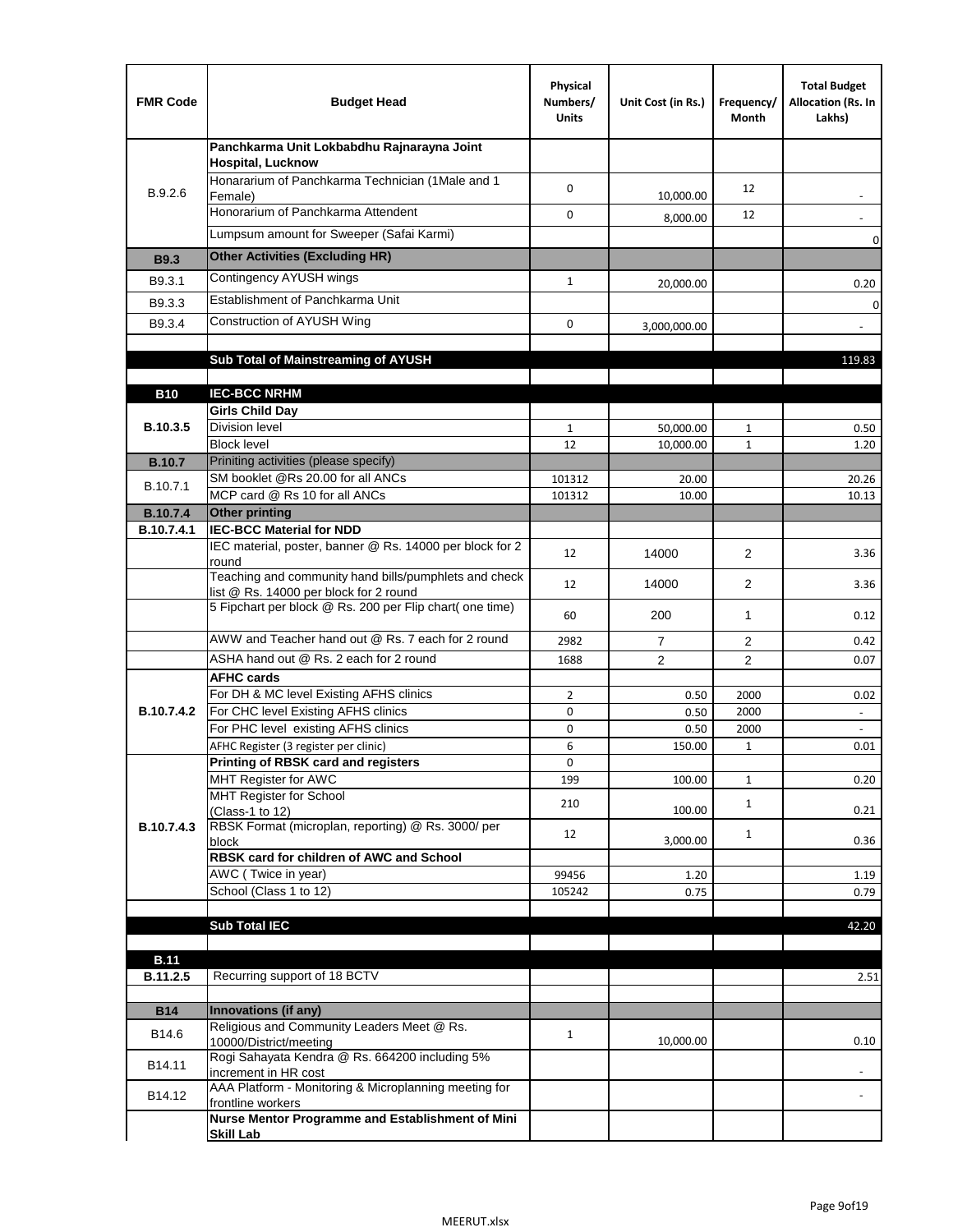| <b>FMR Code</b>     | <b>Budget Head</b>                                                 | Physical<br>Numbers/<br><b>Units</b> | Unit Cost (in Rs.) | Frequency/<br>Month | <b>Total Budget</b><br>Allocation (Rs. In<br>Lakhs) |
|---------------------|--------------------------------------------------------------------|--------------------------------------|--------------------|---------------------|-----------------------------------------------------|
| B14.19              | Honoraium of Naurse Mentor (Existing)                              | 0                                    | 38,588.00          | 12                  |                                                     |
|                     | Honoraium of Naurse Mentor for 12 montys (New)                     | 0                                    | 36,750.00          | 12                  | $\overline{a}$                                      |
|                     | Honoraium of Naurse Mentor fro 10 months (New)                     | 0                                    | 36,750.00          | 10                  | $\overline{\phantom{a}}$                            |
| B14.22              | Training Strategy for Village Health and Nutrition Days<br>(VHNDs) |                                      |                    |                     | 7.56                                                |
|                     | Free Transport Facilities to PLHIV(People Living with              |                                      |                    |                     |                                                     |
| B14.25              | HIV) for treatment                                                 |                                      |                    |                     |                                                     |
|                     | On ART cost                                                        |                                      |                    |                     | 26.92                                               |
|                     | PRE ART Cost                                                       |                                      |                    |                     | 12.63                                               |
|                     | <b>KAYAKALP' Award Scheme</b>                                      |                                      |                    |                     |                                                     |
|                     | Training for Swachha Bharat Abhiyan                                |                                      |                    |                     |                                                     |
|                     | Awareness cum Internal Assessors Training Workshop @               |                                      |                    |                     |                                                     |
|                     | Rs. 33000/Disitrict                                                |                                      |                    |                     | 0.33                                                |
|                     | District level Hospital Rs. 20000/District                         |                                      |                    |                     | 0.20                                                |
|                     | <b>CHC</b> level                                                   | 3                                    | 15,000.00          |                     | 0.45                                                |
|                     | PHC level                                                          | 3                                    | 6,000.00           |                     | 0.18                                                |
| B14.29              | <b>Internal Assessment</b>                                         |                                      |                    |                     |                                                     |
|                     | District level Hospital (Quarterly)                                | $\overline{2}$                       | 2,000.00           | 4                   | 0.16                                                |
|                     | CHC level (Quarterly)                                              | 3                                    | 1,000.00           | $\overline{4}$      | 0.12                                                |
|                     | PHC level (Quarterly)                                              | 3                                    | 500.00             | 4                   | 0.06                                                |
|                     | <b>Peer Assessment</b>                                             |                                      |                    |                     |                                                     |
|                     | <b>District level Hospital</b>                                     | 2                                    | 25,000.00          |                     | 0.50                                                |
|                     | <b>CHC</b> level                                                   | 3                                    | 10,000.00          |                     | 0.30                                                |
|                     | PHC level                                                          | 3                                    | 5,000.00           |                     | 0.15                                                |
|                     | <b>Matritwa Saptah</b>                                             |                                      |                    |                     |                                                     |
|                     | District level activities @Rs 50000                                | $\mathbf{1}$                         | 50,000.00          |                     | 0.50                                                |
|                     | Mobility support @ Rs 17600/block                                  | 12                                   | 17,600.00          |                     | 2.11                                                |
| B14.33              | Printing of formats, reports and HRP register @ 50/ANM             | 336                                  | 50.00              |                     | 0.17                                                |
|                     | <b>IEC Support</b>                                                 |                                      |                    |                     |                                                     |
|                     | District level                                                     | 1                                    | 2,500.00           |                     | 0.03                                                |
|                     | <b>Block Level</b>                                                 | 12                                   | 25,000.00          |                     | 3.00                                                |
|                     | hoarding 5/dist & 1/FRU & 1/block @ Rs. 2000/-                     | 21                                   | 2,000.00           |                     | 0.42                                                |
|                     | <b>Gestational Diabetes Mallitius Pilot - 18 districts</b>         |                                      |                    |                     |                                                     |
|                     |                                                                    |                                      |                    |                     |                                                     |
| B14.34              | Glucometer @ 1 /ANM+2/Block+2 additional                           | 360                                  | 3,000.00           |                     | 10.80                                               |
|                     | Procurement of Glucose 75mg, (2*all ANCs+24*5%GDMs)                | 324208                               | 25.00              |                     | 81.05                                               |
|                     | Insulin 9 vials *5% ANCs                                           | 45594                                | 50.00              |                     | 22.80                                               |
|                     | with syringe (900 units/+18 syringes)                              | 91188                                | 20.00              |                     | 18.24                                               |
|                     | <b>Misoprost Distribution for Home Deliveries</b>                  |                                      |                    |                     |                                                     |
|                     | Printing of registers @ Rs50.00 each                               |                                      |                    |                     | $\overline{\phantom{a}}$                            |
| B14.35              | Budget for Tab Mesoprostol procurement in Lakh                     |                                      |                    |                     | $\blacksquare$                                      |
|                     | ASHA Incentive @ Rs.100.00 each case in Lakh                       |                                      |                    |                     | $\overline{\phantom{a}}$                            |
|                     | Block level ANM/ ASHAs training @ 23650/ in Lakh                   |                                      |                    |                     |                                                     |
|                     | District Orientation meeting @Rs 20000, in Lakh                    |                                      |                    |                     | $\bar{\phantom{a}}$                                 |
|                     | <b>Sub Total Innovation</b>                                        |                                      |                    |                     | 188.77                                              |
| <b>B15</b>          | <b>Planning, Implementation and Monitoring</b>                     |                                      |                    |                     |                                                     |
| <b>B15.2</b>        | <b>Quality Assurance</b>                                           |                                      |                    |                     |                                                     |
| B <sub>15.2.2</sub> | <b>Division Level Human Resource</b>                               | 0                                    |                    |                     |                                                     |
|                     | Honorarium of Existing Divisonal Consultant - Quality @            |                                      |                    |                     |                                                     |
|                     | Rs. 45000/month for 10 months                                      | $\mathbf{1}$                         | 45,000.00          | 10                  | 4.50                                                |
|                     | Honorarium of Vacant Divisonal Consultant - Quality @              |                                      |                    |                     |                                                     |
|                     | Rs. 45000/month for 2 months                                       | 0                                    | 45,000.00          | $\overline{2}$      |                                                     |
|                     | Honararium of Existing Divisonal Consultant - Public               | 0                                    | 45,000.00          | $\overline{2}$      |                                                     |
|                     | Health @ Rs.45000/PM for 10 Months                                 |                                      |                    |                     |                                                     |
|                     | Honararium of Vacant Divisonal Consultant - Public Health          | $\mathbf{1}$                         | 45,000.00          | 10                  | 4.50                                                |
|                     | @ Rs.45000/PM for 2 Months                                         |                                      |                    |                     |                                                     |
|                     | Data Entry Operator @Rs 12000/PM for 2 Month ("New<br>Position)    | $\mathbf{1}$                         | 12,000.00          | $\overline{2}$      | 0.24                                                |
|                     | <b>District Level Human Resource</b>                               |                                      |                    |                     |                                                     |
|                     |                                                                    |                                      |                    |                     |                                                     |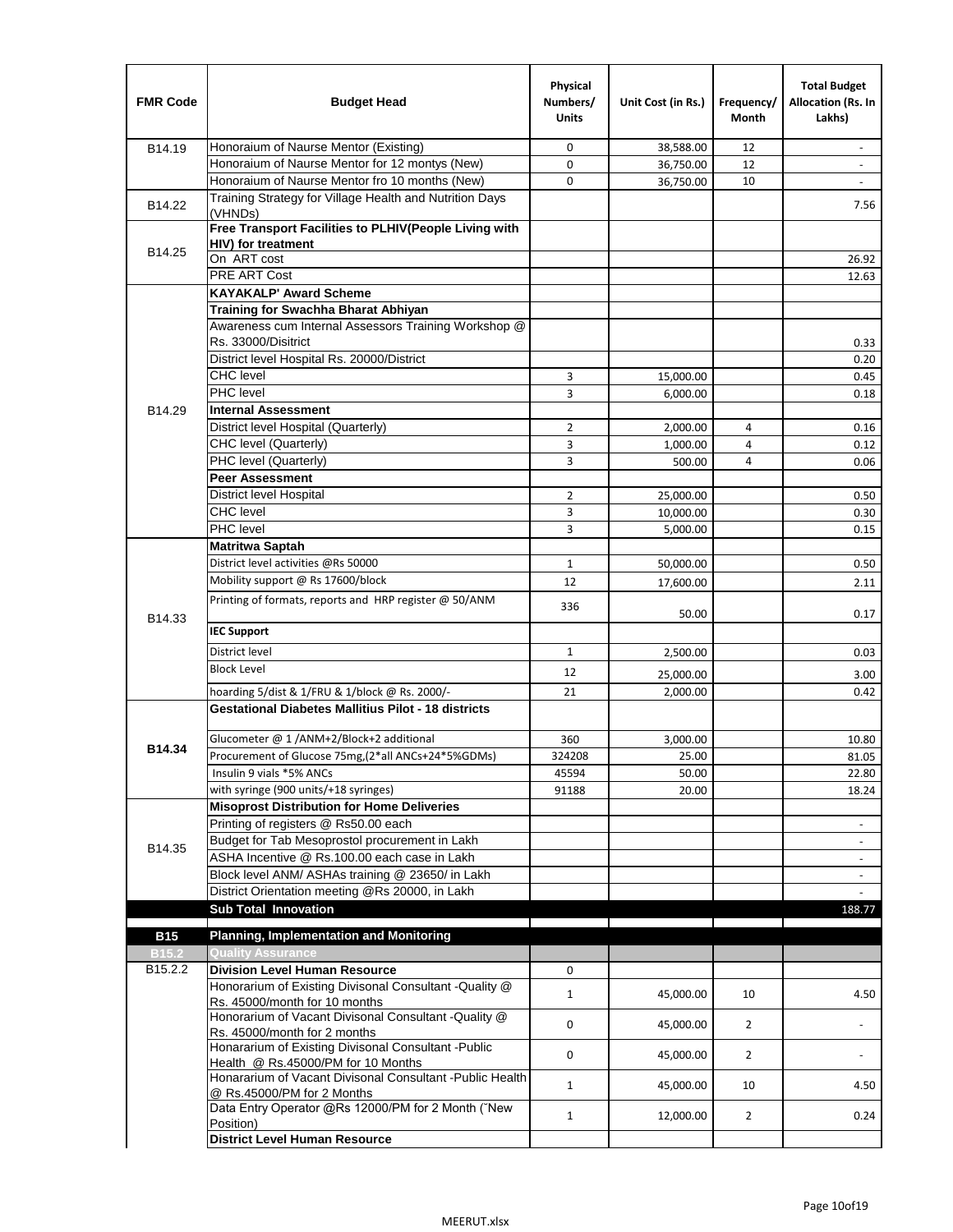| <b>FMR Code</b>         | <b>Budget Head</b>                                                                                | Physical<br>Numbers/<br><b>Units</b> | Unit Cost (in Rs.) | Frequency/<br><b>Month</b> | <b>Total Budget</b><br>Allocation (Rs. In<br>Lakhs) |
|-------------------------|---------------------------------------------------------------------------------------------------|--------------------------------------|--------------------|----------------------------|-----------------------------------------------------|
|                         | Honorarium of Existing District Consultant -Quality @ Rs.<br>40000/month for 10 months            | $\mathbf{1}$                         | 40,000.00          | 10                         | 4.00                                                |
|                         | Honorarium of Vacant District Consultant -Quality @ Rs.<br>40000/month for 2 months               | $\mathbf 0$                          | 40,000.00          | $\overline{2}$             | $\ddot{\phantom{a}}$                                |
|                         | Honararium of Existing Hospital Quality Manager @<br>Rs.35000/PM for 10 Months                    | 0                                    | 35,000.00          | 10                         |                                                     |
|                         | Honararium of Vacant Hospital Quality Manager @<br>Rs.35000/PM for 2 Months                       | $\mathbf{1}$                         | 35,000.00          | $\overline{2}$             | 0.70                                                |
|                         | Data Entry Operator @ Rs 12000/PM for 2 Month ("New<br>Position)                                  | $\mathbf{1}$                         | 12,000.00          | $\overline{2}$             | 0.24                                                |
| B15.2.4                 | <b>Review meetings</b>                                                                            |                                      |                    |                            |                                                     |
| B <sub>15.2</sub> .4.2  | Division                                                                                          | $\overline{2}$                       | 5,000.00           |                            | 0.10                                                |
|                         | <b>District</b>                                                                                   | $\overline{2}$                       | 2,000.00           |                            | 0.04                                                |
| B15.2.5.2               | Monitoring and Supportive Supervision Visits-Divisional<br>QUA (10 visits per month) for 6 months | 60                                   | 1,800.00           |                            | 1.08                                                |
|                         | Monitoring and Supportive Supervision Visits-District<br>QUA (10 visits per month) for 6 months   | 60                                   | 1,200.00           |                            | 0.72                                                |
|                         | <b>Office Equipments-District &amp; Division</b>                                                  |                                      |                    |                            |                                                     |
|                         | <b>Division Level</b>                                                                             |                                      |                    |                            |                                                     |
|                         | Office Equipment @ Rs.3.5 Lac/Division                                                            |                                      |                    |                            | $\overline{\phantom{a}}$                            |
| B15.2.5.5               | Operational cost @ Rs.17000/-PM for 10 Month                                                      |                                      |                    |                            | 1.7                                                 |
|                         | <b>District Level</b>                                                                             |                                      |                    |                            |                                                     |
|                         | Office Equipment @ Rs.3.5 Lac/District                                                            | 0                                    | 350,000.00         | 1                          | $\blacksquare$                                      |
|                         | Operational cost @ Rs.14000/-PM for 10 Month                                                      | $1\,$                                | 14,000.00          | 10                         | 1.40                                                |
| B15.2.5.6               | <b>Operational Cost for District Hospitals</b>                                                    | 0                                    | 2,000.00           |                            | $\mathbf{r}$                                        |
|                         | <b>Sub Total Quality Assurance</b>                                                                |                                      |                    |                            | 19.22                                               |
| B15.3                   | <b>Monitoring and Evaluation</b>                                                                  |                                      |                    |                            |                                                     |
| B15.3.1                 | <b>HMIS</b>                                                                                       |                                      |                    |                            |                                                     |
| B15.3.1.2               | Data Entry Operators at Block level                                                               |                                      |                    |                            | 18.34                                               |
| B15.3.1.3.1             | HR and Infrastructure for 100% service updation on<br><b>HMIS/MCTS Portal</b>                     |                                      |                    |                            | 3.90                                                |
| B <sub>15.3.1.5.2</sub> | Mobility Support for HMIS & MCTS at District level                                                |                                      |                    |                            | 0.43                                                |
| B15.3.1.6               | Printing of HMIS Formats                                                                          |                                      |                    |                            | 0.62                                                |
| B15.3.2.2               | Printing of MCTS follow-up formats/ services due list/ work<br>plan                               |                                      |                    |                            | 0.57                                                |
| B15.3.2.7               | Internet Connectivity through LAN / data card                                                     |                                      |                    |                            | 1.08                                                |
| B15.3.2.8               | Procurement & Installation of VSAT (Capex)                                                        |                                      |                    |                            | 1.80                                                |
| B15.3.2.12              | Other office expenditure                                                                          |                                      |                    |                            | 2.40                                                |
| B15.3.2.13              | Printing of RCH Registers                                                                         |                                      |                    |                            | 0.43                                                |
|                         | <b>Sub Total of HMIS</b>                                                                          |                                      |                    |                            | 29.58                                               |
| <b>B.16</b>             | <b>PROCUREMENT</b>                                                                                |                                      |                    |                            |                                                     |
| B16.1                   | <b>Procurement of Equipment</b>                                                                   |                                      |                    |                            |                                                     |
|                         | <b>Equipments for Blood Banks/ BSUs</b>                                                           |                                      |                    |                            |                                                     |
| B16.1.1.1               | Equipments For Blood banks/ BCSUs                                                                 |                                      |                    |                            | 0                                                   |
| B16.1.2                 | <b>Equipments For BSUs</b><br>Procurement of equipment: CH                                        |                                      |                    |                            | 10.95                                               |
|                         | Procurement of NRC Computer/Printer/UPS/Data Card @                                               |                                      |                    |                            |                                                     |
| B16.1.2.7               | Rs. 60000/NRC                                                                                     | $\mathbf{1}$                         | 60,000.00          | 0                          | 0.60                                                |
| B16.1.2.8               | Procurement of Computer/Printer/UPS/Data Card -SNCUs                                              |                                      |                    |                            |                                                     |
|                         | for VJB Female Hospital Lucknow<br>Procurement of Equipments for SNCUs for VAB Female             |                                      |                    |                            | 0                                                   |
| B16.1.2.9               | Hospital lucknow                                                                                  |                                      |                    |                            | 0                                                   |
| B16.1.6                 | <b>Equipments for RKSK &amp; RBSK</b>                                                             |                                      |                    |                            |                                                     |
| B16.1.6.1               | <b>Equipments for AFHCs</b>                                                                       | 0                                    | 7,000.00           | $\mathbf{1}$               | ÷,                                                  |
|                         | <b>Equipment for Mobile health teams</b>                                                          | 0                                    |                    |                            |                                                     |
| B16.1.6.3.1             | No. of Vision Chart<br>(2 chart per team)                                                         | 48                                   | 700                |                            | 0.34                                                |
| *                       | No. of weighing scale (1 per team)                                                                | 24                                   | 1000               |                            | 0.24                                                |
|                         | No. of height scale standing (1 per team)                                                         | 24                                   | 10000              |                            | 2.40                                                |
| <b>B.16.2</b>           | <b>Procurement of Drugs</b>                                                                       |                                      |                    |                            |                                                     |
| B.16.2.2.2              | Procurement of drugs under child health (Vitamin A for<br>BSPM) No. of Bottles                    | 17728                                | 58.00              |                            | 10.28                                               |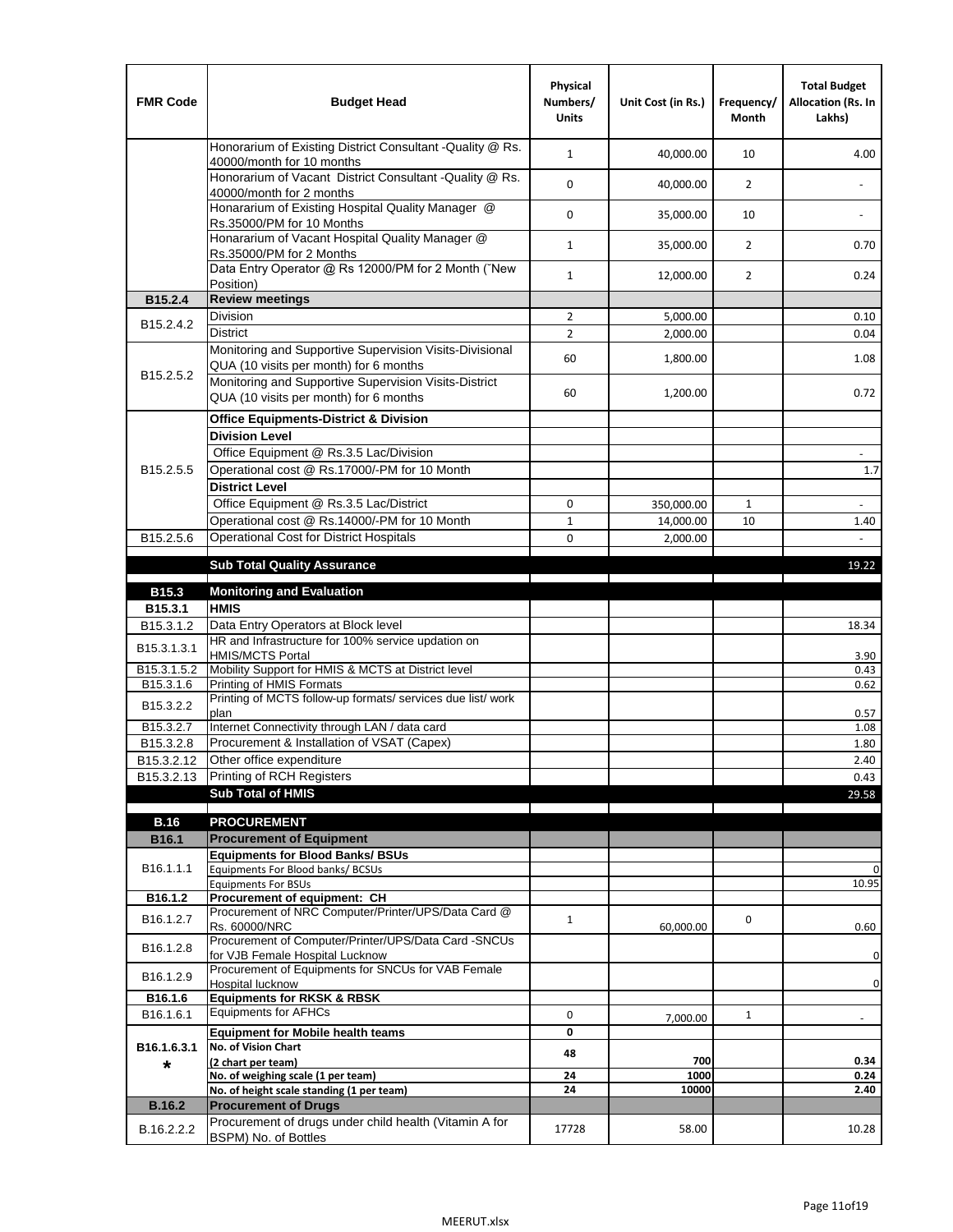| <b>FMR Code</b>               | <b>Budget Head</b>                                                                   | Physical<br>Numbers/<br>Units | Unit Cost (in Rs.) | Frequency/<br>Month | <b>Total Budget</b><br>Allocation (Rs. In<br>Lakhs) |
|-------------------------------|--------------------------------------------------------------------------------------|-------------------------------|--------------------|---------------------|-----------------------------------------------------|
| B.16.2.4                      | <b>Supplies for IMEP</b>                                                             |                               |                    |                     |                                                     |
| B.16.2.4.1                    | Biomedical waste management - District level                                         |                               |                    |                     | 25.63                                               |
| B.16.2.4.2                    | Biomedical waste management - CHC/PHC level                                          | 12                            | 13,109.00          | 12                  | 18.88                                               |
| B.16.2.4.3                    | Cleaning/washing, house-keeping and laundry<br>management - District level           |                               |                    |                     | 60.58                                               |
| B.16.2.4.4                    | Cleaning/washing, house-keeping and laundry<br>management - CHC/PHC level            |                               |                    |                     | 23.69                                               |
| B.16.2.4.7                    | Cleanliness of Sub Centers for 6 months                                              | 315                           | 500.00             | 6                   | 9.45                                                |
| B.16.2.5.2                    | Replenishment of ASHA Drug Kit<br>@300/ Working ASHA                                 |                               |                    |                     | 4.57                                                |
| B.16.2.6                      | <b>National Iron Plus Initiative (Drugs&amp;Supplies)</b>                            |                               |                    |                     |                                                     |
| B.16.2.6.1                    | Children (6m - 60months)                                                             |                               |                    |                     |                                                     |
| B.16.2.6.1.a                  | IFA Syrup (@Rs7.99paisa/50mlBottel)                                                  | 419777                        | 7.99               |                     | 33.54                                               |
| B.16.2.6.2                    | Children 5 - 10 years                                                                |                               |                    |                     |                                                     |
| B.16.2.6.2.a                  | IFA tablet small Pink (45mg) @ Rs. 0.182 per tablet, 32 tablet per<br>child)         | 46695                         | 5.82               |                     | 2.72                                                |
| B.16.2.6.2.b                  | Albendazole Tablets                                                                  | 55385                         | 0.78               | 2                   | 0.86                                                |
| B.16.2.6.3                    | <b>WIFS (10-19 years)</b>                                                            |                               |                    |                     |                                                     |
| B.16.2.6.3.a                  | IFA Tablet large blue 100 mg tablet @ Rs. 1.41 per 10 tablet for 12<br>months        | 102147                        | 7.33               |                     | 7.49                                                |
|                               | <b>Albendazole Tablets</b>                                                           |                               |                    |                     |                                                     |
| B.16.2.6.3.b                  | For Adolescent Girls and boys (School going)                                         | 49857                         | 0.78               | $\overline{2}$      | 0.78                                                |
|                               | For Adolescent Girls (out of School)                                                 | 52290                         | 0.78               | $\overline{2}$      | 0.82                                                |
| B.16.2.7                      | Drugs & supplies for RBSK<br>Medicine for Mobile health team                         |                               |                    |                     |                                                     |
| B.16.2.7.1<br><b>B.16.2.8</b> | Drugs & supplies for AYUSH                                                           | 24                            | 5,000.00           |                     | 1.20                                                |
|                               | Blood Bags for 93 functional Blood Bank                                              | 31                            | 100,000.00         |                     | 31.00                                               |
| B.16.2.10                     |                                                                                      |                               |                    |                     | 11.58                                               |
|                               | For Diagnostics Kits for 93 functional blood bank<br><b>Sub Total of Procurement</b> |                               |                    |                     | 9.00                                                |
|                               |                                                                                      |                               |                    |                     | 266.59                                              |
| <b>B.18</b>                   | <b>New Initiatives/ Strategic Interventions</b>                                      |                               |                    |                     |                                                     |
| <b>B.18.2</b>                 | <b>Ca Cx Screening</b>                                                               |                               |                    |                     |                                                     |
|                               | 7+ Strategy                                                                          |                               |                    |                     | 8.8                                                 |
|                               | <b>Family Planning</b>                                                               |                               |                    |                     |                                                     |
| B18.4                         | No of District Level Govt. COT @ Rs.30000/month for 12<br>month                      | 0                             | 30,000.00          | 12                  |                                                     |
|                               | Extra Incentive for Interval Sterilization @ Rs.260/case                             |                               |                    |                     |                                                     |
|                               |                                                                                      | 0                             | 260.00             |                     |                                                     |
|                               | Extra Incentive for NSV @ Rs.310/- case                                              | 0                             | 310.00             |                     |                                                     |
|                               | <b>Sub Total of New Innitiatives</b>                                                 |                               |                    |                     | 8.80                                                |
|                               |                                                                                      |                               |                    |                     |                                                     |
| <b>B22</b>                    | <b>Support Services</b><br><b>Support Strengthening NVBDCP</b>                       |                               |                    |                     |                                                     |
|                               | Honorarium of Staff-At BRD Medical College                                           |                               |                    |                     |                                                     |
| B22.3                         | Honorarium of Staff for 100 Bedded JE/AES Ward -At                                   |                               |                    |                     | 0                                                   |
|                               | <b>BRD Medical College</b><br>Increament of Existing HR Catculated @ 5%              |                               |                    |                     | 0                                                   |
|                               | <b>Sub of Support Serveces</b>                                                       |                               |                    |                     | 0                                                   |
|                               |                                                                                      |                               |                    |                     |                                                     |
| <b>B.23</b>                   | Other Expenditures (Power Backup, Convergence etc)                                   |                               |                    |                     |                                                     |
| B.23.1                        | POL for Generators - District level Hospitals                                        | $\overline{2}$                |                    | 12                  |                                                     |
| B.23.2                        | POL for Generators - CHCs/PHCs                                                       | 12                            | 35,000.00          | 12                  | 8.40                                                |
|                               | <b>Sub Total of Power Backup</b>                                                     |                               | 17,500.00          |                     | 25.20<br>33.60                                      |
|                               |                                                                                      |                               |                    |                     |                                                     |
| <b>B.24</b>                   |                                                                                      |                               |                    |                     |                                                     |
|                               | <b>Collaboration with Medical Colleges and Knowledge</b>                             |                               |                    |                     |                                                     |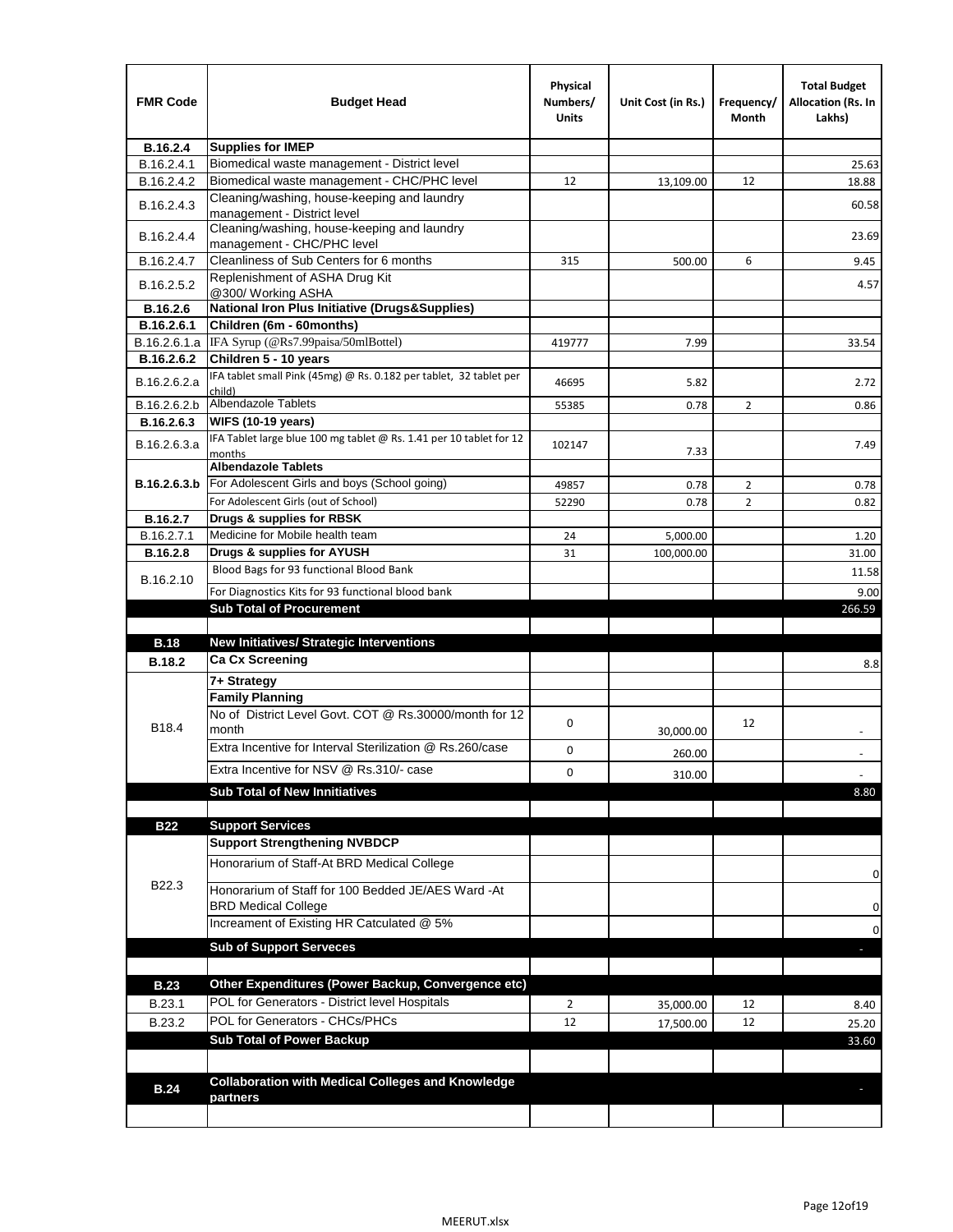| <b>FMR Code</b> | <b>Budget Head</b>                                                                                                                                             | Physical<br>Numbers/<br><b>Units</b> | Unit Cost (in Rs.) | Frequency/<br>Month | <b>Total Budget</b><br>Allocation (Rs. In<br>Lakhs) |
|-----------------|----------------------------------------------------------------------------------------------------------------------------------------------------------------|--------------------------------------|--------------------|---------------------|-----------------------------------------------------|
| <b>B.25</b>     | National Programme for Prevention and control of                                                                                                               |                                      |                    |                     |                                                     |
| B.25.1          | deafness<br><b>Recurring Grant-in-aid</b>                                                                                                                      |                                      |                    |                     |                                                     |
| B.25.1.3        | <b>Manpower at District level</b>                                                                                                                              |                                      |                    |                     |                                                     |
| B.25.1.3.a      | ENT Surgeon @Rs.80,000/-pm                                                                                                                                     | 0                                    |                    |                     |                                                     |
| B.25.1.3.b      | Audiologist@Rs.30,000/-pm                                                                                                                                      | 2.1                                  |                    |                     | 2.10                                                |
| B.25.1.3.c      | Audiometric Assistant@Rs.15,000/-pm                                                                                                                            | 1.05                                 |                    |                     | 1.05                                                |
| B.25.1.3.d      | Instructor for Hearing Impaired Children @Rs.15,000/-pm                                                                                                        | 1.05                                 |                    |                     | 1.05                                                |
| B.25.2          | Non recurring Grant-in-aid                                                                                                                                     |                                      |                    |                     |                                                     |
| B.25.2.1        | Training@Rs.10 lakh/ Distt. for 7 level training                                                                                                               | 2                                    |                    |                     | 2.00                                                |
| B.25.2.1.b      | District Hospital @Rs.20 lakh/Distt.                                                                                                                           | 0                                    |                    |                     |                                                     |
| B.25.2.1.c      | CHC/Sub-Divisional Hospital @Rs.50,000/- Kit                                                                                                                   | 0                                    |                    |                     |                                                     |
| B.25.2.1.d      | PHC@RS.15,000/- kit                                                                                                                                            | 0                                    |                    |                     |                                                     |
|                 | National Programme for Prevention and control of<br>deafness                                                                                                   |                                      |                    |                     | 6.20                                                |
|                 |                                                                                                                                                                |                                      |                    |                     |                                                     |
| <b>B.29</b>     | National Programme for Prevention and Control of                                                                                                               |                                      |                    |                     |                                                     |
| B.29.2.1        | <b>Flurosis</b>                                                                                                                                                | 0                                    |                    | 6                   |                                                     |
|                 | <b>Honorarium of Consultant</b>                                                                                                                                |                                      | 40,000.00          |                     |                                                     |
|                 | Honorarium of Lab Technician                                                                                                                                   | 0                                    | 11,000.00          | 6                   |                                                     |
| B.29.2.2        | Health Education and Publicity                                                                                                                                 |                                      |                    |                     |                                                     |
| B.29.2.4        | Medical Management including treatment Surgery and<br>rehab-supplumetation of vitamins & minrals                                                               |                                      |                    |                     |                                                     |
|                 | <b>Sub Total of Flurisis</b>                                                                                                                                   |                                      |                    |                     | ы                                                   |
|                 |                                                                                                                                                                |                                      |                    |                     |                                                     |
|                 |                                                                                                                                                                |                                      |                    |                     |                                                     |
|                 | <b>Total of Mission Flexipool</b>                                                                                                                              |                                      |                    |                     | 1,215.27                                            |
|                 |                                                                                                                                                                |                                      |                    |                     |                                                     |
| C               | <b>IMMUNISATION</b>                                                                                                                                            |                                      |                    |                     |                                                     |
| C.1             | RI strengthening project (Review meeting, Mobility<br>support, Outreach services etc)                                                                          |                                      |                    |                     |                                                     |
| C.1.a           | Mobility Support for supervision for distict level officers.                                                                                                   | 1                                    | 250,000.00         |                     | 2.50                                                |
| C.1.c           | Printing and dissemination of Immunization cards, tally<br>sheets, monitoring forms etc.                                                                       | 112020                               | 10.00              |                     | 11.20                                               |
| C.1.e           | Quarterly review meetings exclusive for RI at district level                                                                                                   | 48                                   | 500.00             |                     | 0.24                                                |
|                 | with Block MOs, CDPO, and other stake holders                                                                                                                  |                                      |                    |                     |                                                     |
| C.1.f           | Quarterly review meetings exclusive for RI at block<br>Focus on slum & underserved areas in urban                                                              | 6752                                 | 75.00              |                     | 5.06                                                |
| C.1.g           | areas/alternative vaccinator for slums (only where regular<br>ANM under NUHM not engaged) Rs. 450/- per session for<br>4 session and Rs. 300/- contingency.    | 90                                   | 2,100.00           |                     | 1.89                                                |
| C.1.h           | Mobilization of children through ASHA or other mobilizers                                                                                                      | 34216                                | 150.00             |                     | 51.32                                               |
| C.1.i           | Alternative vaccine delivery in hard to reach areas                                                                                                            | 6739                                 | 150.00             |                     | 10.11                                               |
| $C.1$ .j        | Alternative Vaccine Deliery in other areas                                                                                                                     | 27477                                | 75.00              |                     | 20.61                                               |
| C.1.k           | To develop microplan at sub-centre level                                                                                                                       | 327                                  | 100.00             |                     | 0.33                                                |
| C.1.1           | For consolidation of micro plans at block level/PHC @ Rs.<br>1000/- and District level @ Rs.2000/-<br>POL for vaccine delivery from State to district and from |                                      |                    |                     | 0.22                                                |
| C.1.m           | district to PHC/CHCs                                                                                                                                           | $\mathbf{1}$                         | 150,000.00         |                     | 1.50                                                |
| C.1.n           | Consumables for computer including provision for internet<br>access                                                                                            | $\mathbf{1}$                         | 400.00             | 12                  | 0.05                                                |
| C.1.o           | Red/Black plastic bags etc.                                                                                                                                    | 34216                                | 6.00               |                     | 2.05                                                |
| C.1.p           | Hub Cutter/Bleach/Hypochlorite solution/ Twin bucket @<br>Rs. 1200/- for 2 Buckets                                                                             | 22                                   | 1,200.00           |                     | 0.26                                                |
| C.1.q           | <b>Safety Pits</b>                                                                                                                                             | 5                                    | 5,250.00           |                     | 0.26                                                |
|                 | <b>State specific requirement</b>                                                                                                                              |                                      |                    |                     |                                                     |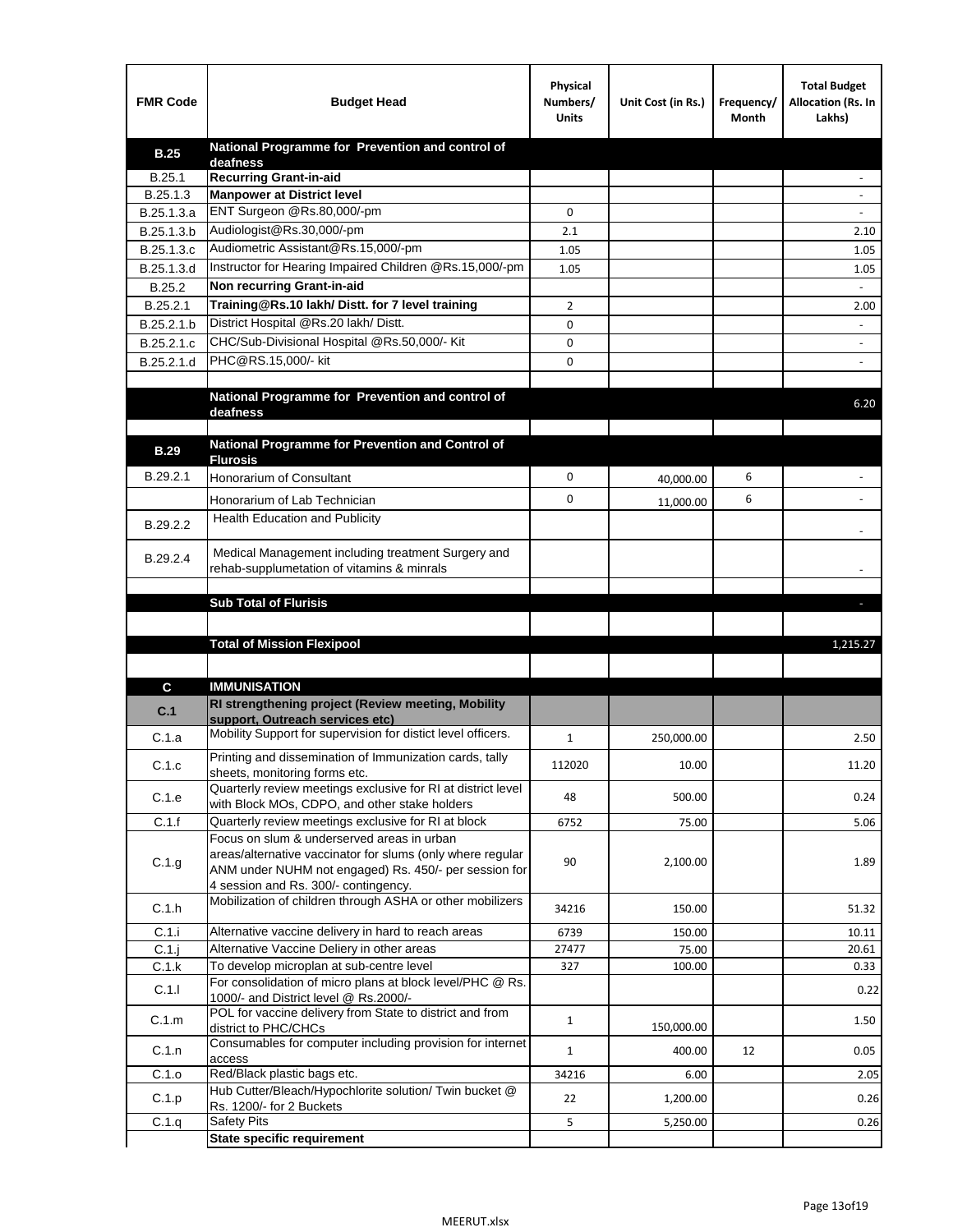| <b>FMR Code</b>  | <b>Budget Head</b>                                                                                                                                                                                                                              | Physical<br>Numbers/<br><b>Units</b> | Unit Cost (in Rs.) | Frequency/<br>Month | <b>Total Budget</b><br><b>Allocation (Rs. In</b><br>Lakhs) |
|------------------|-------------------------------------------------------------------------------------------------------------------------------------------------------------------------------------------------------------------------------------------------|--------------------------------------|--------------------|---------------------|------------------------------------------------------------|
|                  | Funds for annual maintenance operation of WIC/WIF at<br>state and division level                                                                                                                                                                | 3                                    | 40,000.00          |                     | 1.20                                                       |
|                  | Electricity bill for WIC/WIF at state and division level                                                                                                                                                                                        | 3                                    | 100,000.00         |                     | 3.00                                                       |
| C.1.r            | POL for generators & operational expenses at divisional                                                                                                                                                                                         | $\mathbf{1}$                         |                    |                     | 2.00                                                       |
|                  | vaccine storage and state vaccine store                                                                                                                                                                                                         |                                      | 200,000.00         |                     |                                                            |
|                  | POL for generators & operational expenses at district<br>level vaccine storage points and other cold chain points                                                                                                                               | $\mathbf{1}$                         | 120,000.00         |                     | 1.20                                                       |
|                  | <b>AEFI Kits</b>                                                                                                                                                                                                                                |                                      |                    |                     | 0.14                                                       |
| C.1.s            | Teeka Express Operational Cost                                                                                                                                                                                                                  |                                      |                    |                     |                                                            |
| C.2              | <b>Salary of Contractual Staffs</b>                                                                                                                                                                                                             |                                      |                    |                     |                                                            |
| C.2.2            | Honorarium for Computer Assistants support for District<br>level                                                                                                                                                                                | 1                                    | 12,127.00          | 12                  | 1.46                                                       |
| C.3              | <b>Training under Immunisation</b>                                                                                                                                                                                                              |                                      |                    |                     |                                                            |
| C.3.1            | District level Orientation training including Hep B, Measles<br>& JE(wherever required) for 2 days ANM, Multi Purpose<br>Health Worker (Male), LHV, Health Assistant<br>(Male/Female), Nurse MidWives, BEEs & other staff (as<br>per RCH norms) | 8                                    | 46,200.00          |                     | 3.70                                                       |
| C.3.2            | Three day training including Hep B, Measles & JE<br>(wherever required) of Medical Officers of RI using<br>revised MO training module)                                                                                                          | 6                                    | 65,600.00          |                     | 3.94                                                       |
| C.3.4            | Two days cold chain handlers training for block level cold<br>chain hadlers by State and district cold chain officers                                                                                                                           | 0.00                                 |                    |                     | 0.34                                                       |
| C.3.5            | One day training of block level data handlers by DIOs and<br>District cold chain officer                                                                                                                                                        | 26                                   | 500.00             |                     | 0.13                                                       |
|                  | <b>Cold chain maintenance</b>                                                                                                                                                                                                                   |                                      |                    |                     |                                                            |
|                  | Cold chain maintenance for CHC/PHC @ Rs. 750/- per                                                                                                                                                                                              | 23                                   |                    |                     | 0.17                                                       |
| C.4              | unit<br>Cold chain maintenance for District level @ Rs. 15000/-                                                                                                                                                                                 | $\mathbf{1}$                         | 750.00             |                     | 0.15                                                       |
| C.5              | per district<br><b>ASHA Incentive</b>                                                                                                                                                                                                           | 47600                                | 15,000.00<br>150   |                     | 71.4                                                       |
|                  | Mobility support for outreach areas for 25 disdtricts                                                                                                                                                                                           |                                      |                    |                     |                                                            |
|                  | Mobility support for HRG/ construction sites                                                                                                                                                                                                    |                                      |                    |                     |                                                            |
|                  | Sub Total of RI                                                                                                                                                                                                                                 |                                      |                    |                     | 196.43195                                                  |
|                  |                                                                                                                                                                                                                                                 |                                      |                    |                     |                                                            |
| D                | <b>National Iodine Deficiency Disorders Control</b>                                                                                                                                                                                             |                                      |                    |                     |                                                            |
| D.3              | Programme (NIDDCP)<br><b>Health Education and Publicity</b>                                                                                                                                                                                     |                                      |                    |                     | 0.10                                                       |
|                  |                                                                                                                                                                                                                                                 |                                      |                    |                     |                                                            |
|                  | <b>GRAND TOTAL (A+B+C+D)</b>                                                                                                                                                                                                                    |                                      |                    |                     | 3,668.54                                                   |
|                  |                                                                                                                                                                                                                                                 |                                      |                    |                     |                                                            |
|                  | <b>National Disease Control Programme (NDCP)</b>                                                                                                                                                                                                |                                      |                    |                     |                                                            |
|                  | <b>INTEGRATED DISEASE SURVEILLANCE</b>                                                                                                                                                                                                          |                                      |                    |                     |                                                            |
| Ε                | <b>PROGRAMME (IDSP)</b>                                                                                                                                                                                                                         |                                      |                    |                     |                                                            |
| E.1              | <b>REMUNERATION FOR CONTRACTUAL HUMAN</b><br><b>RESOURCE</b>                                                                                                                                                                                    |                                      |                    |                     |                                                            |
| E.1.9            | District Epidemiologists                                                                                                                                                                                                                        |                                      |                    |                     | 6.30                                                       |
| E.1.10           | District Microbiologist at District labs                                                                                                                                                                                                        |                                      |                    |                     | $\overline{a}$                                             |
| E.1.11           | District Data Manager                                                                                                                                                                                                                           |                                      |                    |                     | 0.61                                                       |
| E.1.12<br>E.1.13 | Data Entry Operator*<br>Others if any (pl specify)                                                                                                                                                                                              |                                      |                    |                     | 3.02<br>$\omega$                                           |
| E.2              | <b>TRAINING</b>                                                                                                                                                                                                                                 |                                      |                    |                     |                                                            |
|                  | Training at State/District Level (1 batch = 20                                                                                                                                                                                                  |                                      |                    |                     |                                                            |
|                  | participants)                                                                                                                                                                                                                                   |                                      |                    |                     |                                                            |
| E.2.3            | Hospital Pharmacists/Nurses Training (1 day)                                                                                                                                                                                                    |                                      |                    |                     | 0.45                                                       |
| E.3              | <b>LABORATORY SUPPORT</b>                                                                                                                                                                                                                       |                                      |                    |                     |                                                            |
|                  | <b>District Public Health Laboratory Strengthening</b>                                                                                                                                                                                          |                                      |                    |                     |                                                            |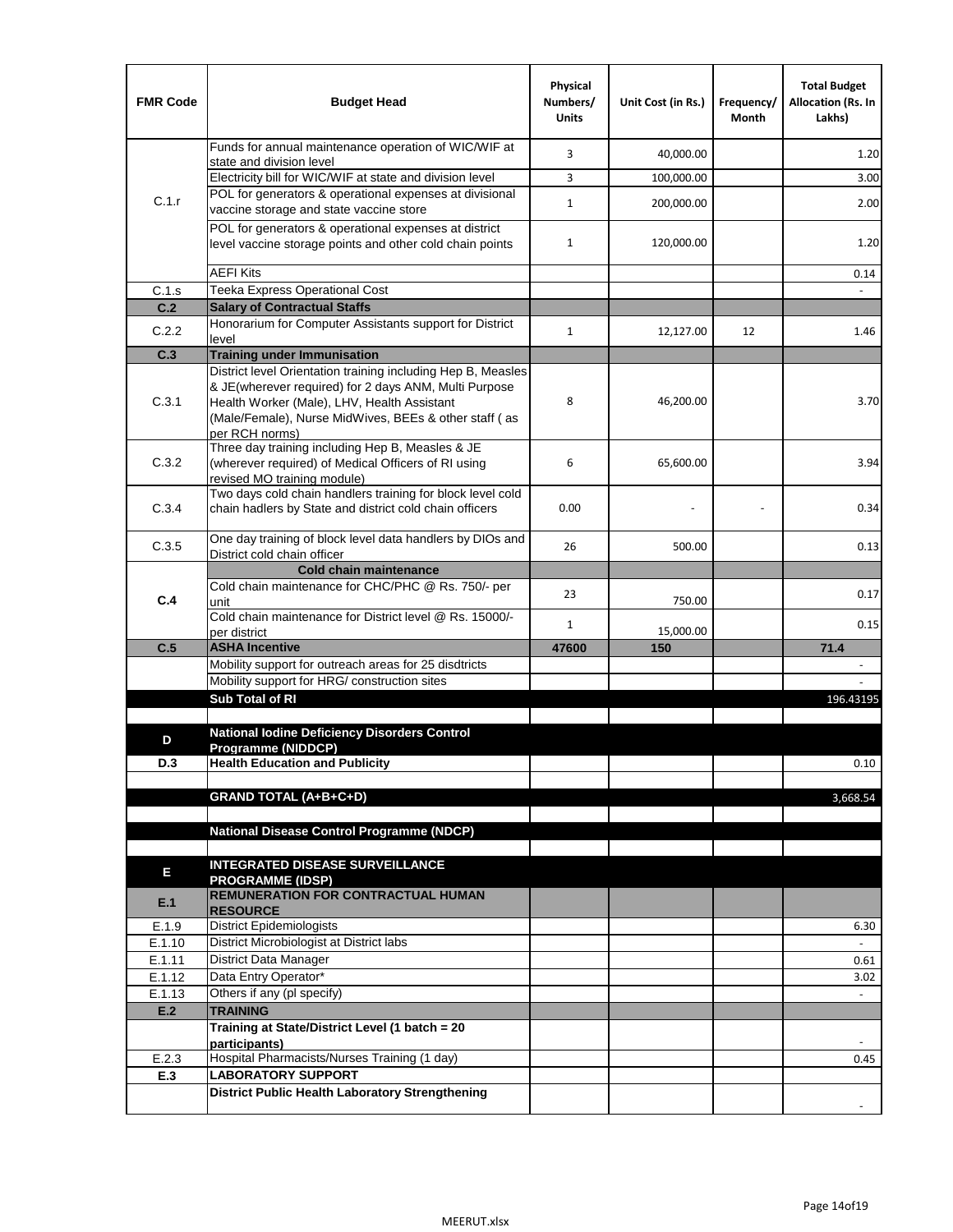| <b>FMR Code</b>           | <b>Budget Head</b>                                                                                                                                                                                                                                | Physical<br>Numbers/<br><b>Units</b> | Unit Cost (in Rs.) | Frequency/<br><b>Month</b> | <b>Total Budget</b><br>Allocation (Rs. In<br>Lakhs) |
|---------------------------|---------------------------------------------------------------------------------------------------------------------------------------------------------------------------------------------------------------------------------------------------|--------------------------------------|--------------------|----------------------------|-----------------------------------------------------|
| E.3.5                     | Expenses on account of consumables, operating<br>expenses, office expenses, transport of samples,<br>miscellaneous etc.                                                                                                                           |                                      |                    |                            |                                                     |
| E.4                       | <b>OPERATIONAL COSTS</b>                                                                                                                                                                                                                          |                                      |                    |                            |                                                     |
| E.4.1                     | MOBILITY: Travel Cost, POL, mobility cost at SSU & DSU<br>on need basis                                                                                                                                                                           |                                      |                    |                            | 0.60                                                |
| E.4.2                     | Office expenses on telephone, fax, Broadband Expenses,<br>Weekly Alert Bulletin/Annual Disease Surveillance report,<br>minor repairs and AMC of IT/office equipment supplied<br>under IDSP, Meetings and other miscellenious<br>expenditures etc. |                                      |                    |                            | 2.50                                                |
|                           | Sub Total of IDSP                                                                                                                                                                                                                                 |                                      |                    |                            | 13.48                                               |
|                           |                                                                                                                                                                                                                                                   |                                      |                    |                            |                                                     |
| F                         | <b>NVBDCP</b>                                                                                                                                                                                                                                     |                                      |                    |                            |                                                     |
| F.1.1                     | Malaria                                                                                                                                                                                                                                           |                                      |                    |                            |                                                     |
| F.1.1.a                   | <b>Contractual Payments</b>                                                                                                                                                                                                                       |                                      |                    |                            |                                                     |
| F.1.1.a.i                 | <b>MPW</b> contractual                                                                                                                                                                                                                            |                                      |                    |                            |                                                     |
| F.1.1.a.iv                | District VBD Consultant 18 nos. (Non-Project States) @ Rs<br>22895 pm.for 6 months (Rs 1.37 lakhs per consulatant per<br>year)                                                                                                                    |                                      |                    |                            | $\blacksquare$                                      |
| F.1.1.a.vii               | VBD Consultant 1 no. (preferably entomologist) @ Rs 22500<br>p.m. for 6 months                                                                                                                                                                    |                                      |                    |                            |                                                     |
| F.1.1.b                   | <b>ASHA Incentive</b>                                                                                                                                                                                                                             |                                      |                    |                            | 0.20                                                |
| F.1.1.c                   | <b>Operational Cost</b>                                                                                                                                                                                                                           |                                      |                    |                            | $\overline{\phantom{a}}$                            |
| F.1.1.c.ii                | Operational cost for IRS                                                                                                                                                                                                                          |                                      |                    |                            | 0.20                                                |
| F.1.1.e                   | IEC/BCC                                                                                                                                                                                                                                           |                                      |                    |                            | 1.95<br>$\omega$                                    |
| F.1.1.f<br>F.1.1.g        | PPP / NGO and Intersectoral Convergence<br><b>Training / Capacity Building</b>                                                                                                                                                                    |                                      |                    |                            | 1.10                                                |
| F.1.1.h                   | <b>Zonal Entomological units</b>                                                                                                                                                                                                                  |                                      |                    |                            |                                                     |
|                           |                                                                                                                                                                                                                                                   |                                      |                    |                            |                                                     |
|                           | <b>Sub total of Malaria</b>                                                                                                                                                                                                                       |                                      |                    |                            | 3.45                                                |
|                           |                                                                                                                                                                                                                                                   |                                      |                    |                            |                                                     |
| F.1.2                     | Dengue & Chikungunya                                                                                                                                                                                                                              |                                      |                    |                            |                                                     |
| F.1.2.a                   | Strengthening surveillance (As per GOI approval)                                                                                                                                                                                                  |                                      |                    |                            |                                                     |
| F.1.2.a(i)<br>F.1.2.a(ii) | Apex Referral Labs recurrent<br>Sentinel surveillance Hospital recurrent                                                                                                                                                                          |                                      |                    |                            | $\overline{\phantom{a}}$                            |
|                           | Vector Control, environmental management & fogging                                                                                                                                                                                                |                                      |                    |                            |                                                     |
| F.1.2.f                   | machine                                                                                                                                                                                                                                           |                                      |                    |                            | 1.00                                                |
|                           | Dengue & Chikungunya                                                                                                                                                                                                                              |                                      |                    |                            | 1.00                                                |
|                           |                                                                                                                                                                                                                                                   |                                      |                    |                            |                                                     |
| F.1.4                     | <b>Lymphatic Filariasis</b>                                                                                                                                                                                                                       |                                      |                    |                            |                                                     |
|                           | State Task Force, State Technical Advisory Committee meeting,                                                                                                                                                                                     |                                      |                    |                            |                                                     |
|                           | printing of forms/registers, mobility support, district<br>coordination meeting, sensitization of media etc., morbidity                                                                                                                           |                                      |                    |                            |                                                     |
| F.1.4.a                   | management, monitoring & supervision and mobility support                                                                                                                                                                                         |                                      |                    |                            |                                                     |
|                           | for Rapid Response Team and contingency support<br>(16)                                                                                                                                                                                           |                                      |                    |                            |                                                     |
|                           | districts only)                                                                                                                                                                                                                                   |                                      |                    |                            |                                                     |
| F.1.4.b                   | Microfilaria Survey (16 districts only)                                                                                                                                                                                                           |                                      |                    |                            |                                                     |
| F.1.4.c                   | Monitoring & Evaluation (Post MDA assessment by medical<br>colleges (Govt. & private)/ICMR institutions ) (16 districts only)                                                                                                                     |                                      |                    |                            |                                                     |
| F.1.4.d                   | Training/sensitization of district level officers on ELF and drug<br>distributors including peripheral health workers(16 districts                                                                                                                |                                      |                    |                            |                                                     |
|                           | only)<br>Specific IEC/BCC at state, district, PHC, Sub-centre and village                                                                                                                                                                         |                                      |                    |                            |                                                     |
| F.1.4.e                   | level including VHSC/GKs for community mobilization efforts to<br>realize the desired drug compliance of 85% during MDA (16                                                                                                                       |                                      |                    |                            |                                                     |
| F.1.4.f                   | districts only)<br>Honorarium for Drug Distribution including ASHAs and<br>supervisors involved in MDA<br>(16 districts only)                                                                                                                     |                                      |                    |                            |                                                     |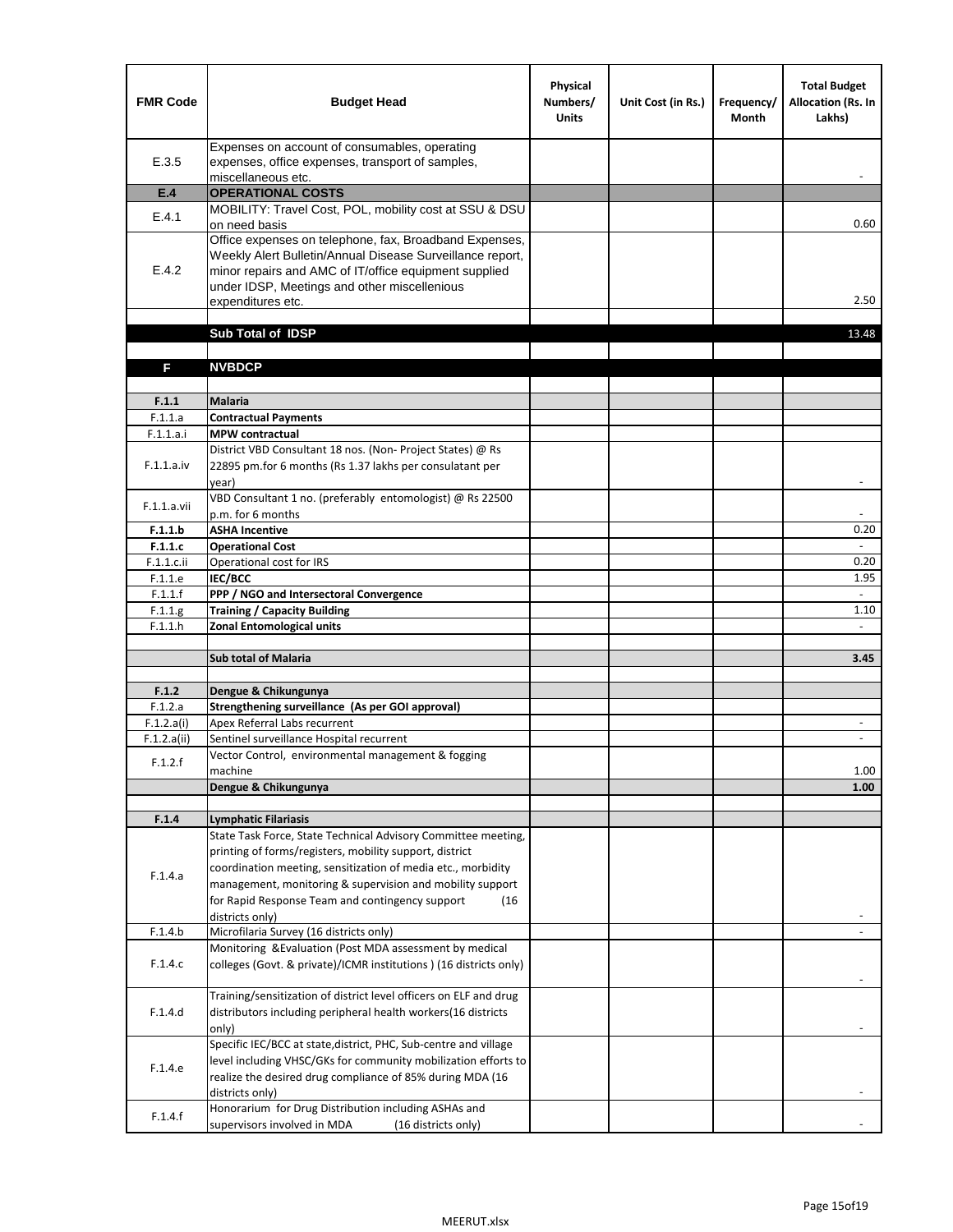| <b>FMR Code</b> | <b>Budget Head</b>                                                                                                                         | Physical<br>Numbers/<br><b>Units</b> | Unit Cost (in Rs.) | Frequency/<br>Month | <b>Total Budget</b><br><b>Allocation (Rs. In</b><br>Lakhs) |
|-----------------|--------------------------------------------------------------------------------------------------------------------------------------------|--------------------------------------|--------------------|---------------------|------------------------------------------------------------|
| F.1.4.g.        | Verification and validation for stoppage of MDA in LF endemic<br>districts (17 Districts)                                                  |                                      |                    |                     |                                                            |
| F.1.4.g.i       | a) Additional MF Survey                                                                                                                    |                                      |                    |                     |                                                            |
| F.1.4.g.ii      | b) ICT Survey                                                                                                                              |                                      |                    |                     |                                                            |
| $F.1.4.g.$ iii  | c) ICT Cost                                                                                                                                |                                      |                    |                     |                                                            |
| F.1.4.h         | Verification of LF endemicity in non-endemic districts (24<br>Districts)                                                                   |                                      |                    |                     |                                                            |
| F.1.4.h.i       | a) Lymphoedema & Hydrocele Survey                                                                                                          |                                      |                    |                     | 0.20                                                       |
|                 | Lymphatic Filariasis                                                                                                                       |                                      |                    |                     | 0.20                                                       |
|                 |                                                                                                                                            |                                      |                    |                     |                                                            |
| F.1.5           | Kala-azar                                                                                                                                  |                                      |                    |                     |                                                            |
| F.1.5           | Case search/ Camp Approach                                                                                                                 |                                      |                    |                     | $\overline{\phantom{a}}$                                   |
| F.1.5.a         | Spray Pumps & accessories                                                                                                                  |                                      |                    |                     | $\blacksquare$                                             |
| F.1.5.b         | Operational cost for spray including spray wages                                                                                           |                                      |                    |                     |                                                            |
| F.1.5.c         | Mobility/POL/supervision                                                                                                                   |                                      |                    |                     | $\overline{\phantom{a}}$                                   |
| F.1.5.d         | Monitoring & Evaluation                                                                                                                    |                                      |                    |                     |                                                            |
| F.1.5.e         | Training for spraying                                                                                                                      |                                      |                    |                     | $\blacksquare$                                             |
| F.1.5.f         | IEC/BCC/Advocacy                                                                                                                           |                                      |                    |                     | $\overline{a}$                                             |
| F.1.5.g         | Incentive to ASHA                                                                                                                          |                                      |                    |                     | $\overline{\phantom{a}}$                                   |
| F.1.5.h         | Loss of Wages                                                                                                                              |                                      |                    |                     | $\qquad \qquad \blacksquare$                               |
| F.1.5.i         | Free Diet                                                                                                                                  |                                      |                    |                     |                                                            |
|                 |                                                                                                                                            |                                      |                    |                     |                                                            |
|                 | Kala-azar                                                                                                                                  |                                      |                    |                     |                                                            |
| F.6             | Cash grant for decentralized commodities                                                                                                   |                                      |                    |                     | 8.00                                                       |
|                 |                                                                                                                                            |                                      |                    |                     |                                                            |
|                 | <b>Sub Total of NVB DCP</b>                                                                                                                |                                      |                    |                     | 12.65                                                      |
| G               | <b>NLEP</b>                                                                                                                                |                                      |                    |                     |                                                            |
| G 1.            | Improved early case detection                                                                                                              |                                      |                    |                     |                                                            |
| G 1.1           | Incentive to ASHA                                                                                                                          |                                      |                    |                     |                                                            |
|                 | Incentive for Case detection by ASHA/AWW/Volunteers                                                                                        | 424                                  |                    |                     |                                                            |
|                 | etc.diagnosis @ Rs. 250 per case                                                                                                           |                                      | 250.00             |                     | 1.06                                                       |
|                 | Incentive for timely cure of MB cases @ Rs. 600 per case                                                                                   | 34                                   | 600.00             |                     | 0.20                                                       |
|                 | Incentive for timely cure of PB cases @ Rs. 400 per case                                                                                   | 51                                   | 400.00             |                     | 0.20                                                       |
| G1.1 a          | Sensitization of ASHA                                                                                                                      | 300                                  | 100.00             |                     | 0.30                                                       |
| G <sub>2</sub>  | <b>Improved case management</b>                                                                                                            |                                      |                    |                     |                                                            |
|                 | DPMR Services, (MCR footwear, Aids and appliances,<br>Welfare allowance to BPL patients for RCS, Support<br>to govt. institutions for RCS) |                                      |                    |                     |                                                            |
|                 | Cost of MCR / Protective footwear@ Rs.300/-                                                                                                | 50                                   | 300.00             |                     | 0.15                                                       |
| G 2.1           | Amount for Aids/ appliances/ self care kits/ patient welfare<br>items etc.                                                                 |                                      |                    |                     | 0.17                                                       |
|                 | Patients for RCS to be paid welfare allowance @ Rs. 8000/-                                                                                 | 0                                    | 8,000.00           |                     |                                                            |
|                 | No. of RCS to be paid for as Support to govt. institutions for<br>RCS @5000/-                                                              | 0                                    | 5,000.00           |                     |                                                            |
| G 2.2           | Urban L:eprosy Control, (Mega city - 0, Medium city (1) -<br>3 , Med. City (2)-1 Township -19)                                             |                                      |                    |                     | 4.72                                                       |
| G 2.3           | Material & Supplies                                                                                                                        |                                      |                    |                     | $\sim$                                                     |
|                 | Supportive drugs                                                                                                                           |                                      |                    |                     | 0.75                                                       |
| G 2.3.i         | Lab. reagents & equipments                                                                                                                 |                                      |                    |                     | 0.05                                                       |
|                 | Printing works                                                                                                                             |                                      |                    |                     | 0.20                                                       |
| G <sub>3</sub>  | <b>Stigma Reduced</b>                                                                                                                      |                                      |                    |                     |                                                            |
|                 | Mass media, Outdoor media, Rural media, Advocacy                                                                                           |                                      |                    |                     |                                                            |
| G 3.1           | media<br>Monitoring, Supervision and Evaluation System                                                                                     |                                      |                    |                     | 0.98                                                       |
| G 5.            | improved                                                                                                                                   |                                      |                    |                     |                                                            |
| G 5.1           | <b>Travel Cost and Review Meeting</b>                                                                                                      |                                      |                    |                     |                                                            |
| G 5.1.ii        | travel expenses - Contractual Staff at District level                                                                                      |                                      |                    |                     | 0.04                                                       |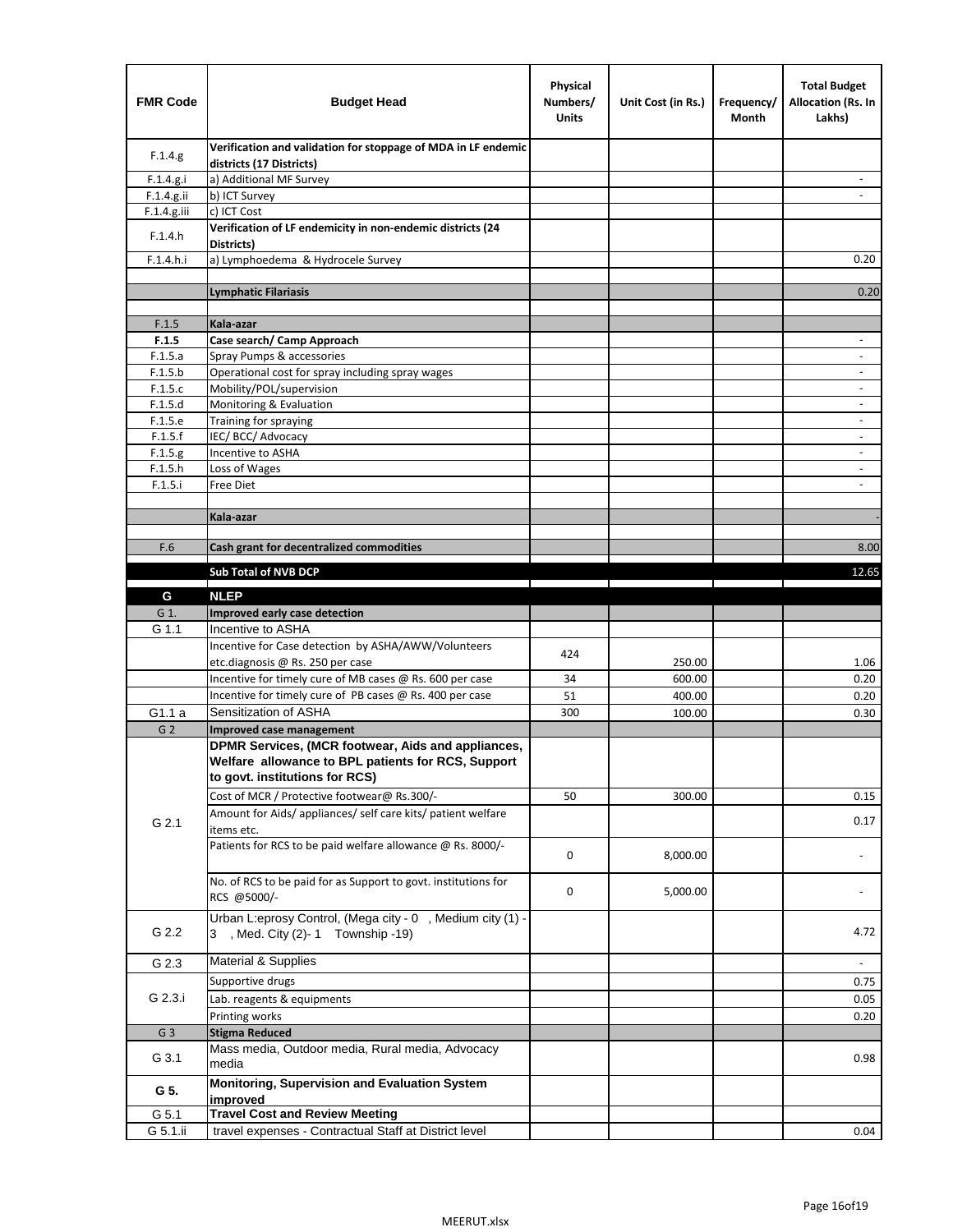| <b>FMR Code</b> | <b>Budget Head</b>                                                                                              | Physical<br>Numbers/<br><b>Units</b> | Unit Cost (in Rs.) | Frequency/<br>Month | <b>Total Budget</b><br>Allocation (Rs. In<br>Lakhs) |
|-----------------|-----------------------------------------------------------------------------------------------------------------|--------------------------------------|--------------------|---------------------|-----------------------------------------------------|
| G 5.2           | <b>Office Operation &amp; Maintenance</b>                                                                       |                                      |                    |                     |                                                     |
| G 5.2.i         | Office operation - State Cell                                                                                   |                                      |                    |                     |                                                     |
| G 5.2.ii        | Office operation - District Cell                                                                                |                                      |                    |                     | 0.35                                                |
| G 5.2 .iii      | Office equipment maint. State                                                                                   |                                      |                    |                     |                                                     |
| G 5.4           | <b>Vehicle Hiring and POL</b>                                                                                   |                                      |                    |                     |                                                     |
| G 5.4.ii        | <b>District Cell</b>                                                                                            |                                      |                    |                     | 0.30                                                |
| G 6.2           | <b>Contractual Staff at Disrrict &amp; block level</b>                                                          |                                      |                    |                     |                                                     |
|                 | <b>District Leprosy Consultant</b>                                                                              | 0                                    | 33,000.00          | 12                  | $\omega$                                            |
| G 6.2.ii        | Physio Therapist                                                                                                | 0                                    | 27,500.00          | 12                  | $\overline{\phantom{a}}$                            |
|                 | Contractual Staff Para Medical Worker, (PMW @ 17600pm)                                                          | $\mathbf{1}$                         | 17,600.00          | 12                  | 2.11                                                |
| G 7.            | <b>Others</b>                                                                                                   |                                      |                    |                     |                                                     |
| G 7.1           | Travel expenses for regular staff for specific programme /<br>training need, awards etc                         |                                      |                    |                     | 0.16                                                |
|                 | HR increment calculated $@$ 5% for above approvals                                                              |                                      |                    |                     | 0.11                                                |
|                 | Sub Total NLEP                                                                                                  |                                      |                    |                     | 11.85                                               |
|                 |                                                                                                                 |                                      |                    |                     |                                                     |
| $\mathsf{H}$    | <b>RNTCP</b>                                                                                                    |                                      |                    |                     |                                                     |
| H.1             | <b>Civil Works</b>                                                                                              |                                      |                    |                     | 9.05                                                |
| H.2             | Laboratory Materials                                                                                            |                                      |                    |                     | 16.47                                               |
| H.3             | Honorarium/Counselling Charges                                                                                  |                                      |                    |                     | 36.54                                               |
| H.4             | <b>ACSM</b>                                                                                                     |                                      |                    |                     | 6.10                                                |
| H.5             | <b>Equipment Maintenance</b>                                                                                    |                                      |                    |                     | 0.65                                                |
| H.6             | Training                                                                                                        |                                      |                    |                     | 6.61                                                |
| H.7             | Vehicle Operation(POL & Manitainance)                                                                           |                                      |                    |                     | 11.25                                               |
| H.8             | Vehicle hiring                                                                                                  |                                      |                    |                     | 16.10                                               |
| H.9             | Public Private Mix(PP/NGO Support)                                                                              |                                      |                    |                     | 39.43                                               |
| H.10            | <b>Medical Colleges</b>                                                                                         |                                      |                    |                     | 14.24                                               |
| H.11            | Office Operation (Miscellaneous)                                                                                |                                      |                    |                     | 4.22                                                |
| H.12            | <b>Contractual Services</b>                                                                                     |                                      |                    |                     | 146.97                                              |
| H.13            | Printing                                                                                                        |                                      |                    |                     | 2.93                                                |
| H.15            | Procurement of Drugs                                                                                            |                                      |                    |                     | 1.73                                                |
| H.16            | Procurement of Vehicles                                                                                         |                                      |                    |                     | 13.00                                               |
| H.17            | Procurement of Equipments                                                                                       |                                      |                    |                     | 0.75                                                |
| H.18            | Patient Support & Transportation Charges                                                                        |                                      |                    |                     | 9.27                                                |
| H.19            | Supervision and Monitoring                                                                                      |                                      |                    |                     | 8.81                                                |
|                 | <b>Grand Total</b>                                                                                              |                                      |                    |                     | 344.11                                              |
|                 |                                                                                                                 |                                      |                    |                     |                                                     |
|                 | <b>Total of NDCP</b>                                                                                            |                                      |                    |                     | 382.10                                              |
|                 |                                                                                                                 |                                      |                    |                     |                                                     |
|                 | Non Communicable Disease Control Programme (NCD)                                                                |                                      |                    |                     |                                                     |
|                 |                                                                                                                 |                                      |                    |                     |                                                     |
| Ш               | National Programme for Control of Blindness (NPCB)<br><b>Recurring Grant-in aid</b>                             |                                      |                    |                     | ÷.                                                  |
| 1.1             | Reimbursement for cataract operation for NGO and                                                                |                                      |                    |                     |                                                     |
| 1.1.1           | Private Practitioners as per NGO norms @Rs.1000/-                                                               |                                      |                    |                     | 36.53                                               |
| 1.1.1A          | Assistance for consumables/drugs/medicines to the<br>Govt./District Hospital for Cat sx etc.@ Rs.450/- per case |                                      |                    |                     | 13.28                                               |
| 1.1.2           | <b>Other Eye Diseases</b>                                                                                       |                                      |                    |                     | 9.02                                                |
| 1.1.3           | Screening and free spectacles to school children @                                                              |                                      |                    |                     | 6.41                                                |
|                 | Rs.275/- per case                                                                                               |                                      |                    |                     |                                                     |
| 1.1.4           | Screening and free spectacles for near work to Old<br>Person (New component) @Rs.100/- per case                 |                                      |                    |                     | 1.73                                                |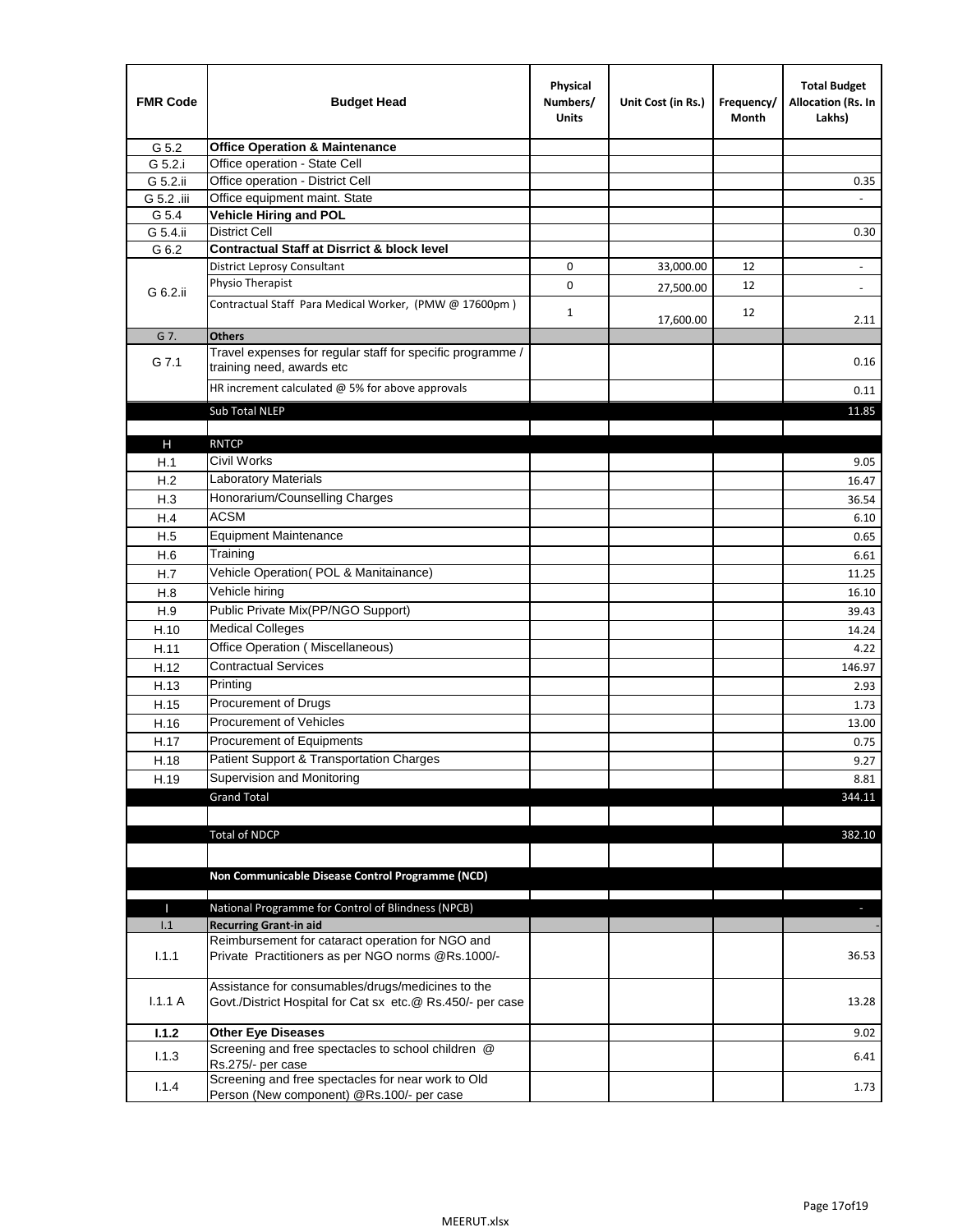| <b>FMR Code</b> | <b>Budget Head</b>                                                                                                                                      | Physical<br>Numbers/<br><b>Units</b> | Unit Cost (in Rs.) | Frequency/<br>Month | <b>Total Budget</b><br><b>Allocation (Rs. In</b><br>Lakhs) |
|-----------------|---------------------------------------------------------------------------------------------------------------------------------------------------------|--------------------------------------|--------------------|---------------------|------------------------------------------------------------|
| 1.1.5           | Recurring GIA to Eye Bank @ Rs.2000/- per pair(Eye<br>Bank will reimburse to Eye Donation Centre for eye<br>collected by them @ Rs.1000/- per pair)     |                                      |                    |                     | 3.00                                                       |
| 1.2             | Non Recurring Grant -in-Aid<br>Grant-in-aid for Sub Divisional Hospitals @ Rs.20 lakh                                                                   |                                      |                    |                     |                                                            |
| 1.2.2.          |                                                                                                                                                         |                                      |                    |                     |                                                            |
| 1.2.3           | For Vision Centre (PHC) (Govt. + NGO) @ Rs.1 lakh                                                                                                       |                                      |                    |                     | 1.00                                                       |
| 1.2.4           | For Eye Bank Rs.25 lakh                                                                                                                                 |                                      |                    |                     | $\blacksquare$                                             |
| 1.3             | <b>Contractual Man Power</b>                                                                                                                            |                                      |                    |                     |                                                            |
| 1.3.1           | Ophthalmic Surgeon@ Rs.60,000/- p.m.*                                                                                                                   |                                      |                    |                     | 7.92                                                       |
| 1.3.2<br>1.3.3  | Ophthalmic Assistant @ Rs.12,000/- p.m.*<br>Eye Donation Counsellors @ Rs.15000/- p.m.*                                                                 |                                      |                    |                     | 1.51                                                       |
|                 | Data Entry Operator @Rs.8,000/- p.m. for district level                                                                                                 |                                      |                    |                     | 1.89                                                       |
| 1.3.4           |                                                                                                                                                         |                                      |                    |                     | 1.01                                                       |
| 1.4             | Other activities (if any, pls. specify)                                                                                                                 |                                      |                    |                     |                                                            |
|                 | Other district level activities                                                                                                                         |                                      |                    |                     | 0.30                                                       |
|                 | Sub Total of National Programme for Control of Blindness<br>(NPCB)                                                                                      |                                      |                    |                     | 83.60                                                      |
| J               | Natoinal Mental Health Programme (NMHP)                                                                                                                 |                                      |                    |                     |                                                            |
|                 | Honorarium of Existing Human Resource                                                                                                                   |                                      |                    |                     |                                                            |
|                 |                                                                                                                                                         |                                      |                    |                     |                                                            |
| K               | National Programme for the Healthcare of the Elderly (NPHCE)                                                                                            |                                      |                    |                     |                                                            |
|                 |                                                                                                                                                         |                                      |                    |                     |                                                            |
| K.1<br>K.1.1    | <b>Recurring Grant-in-Aid</b>                                                                                                                           |                                      |                    |                     |                                                            |
| K.1.1.1         | <b>District Hospital</b><br>Machinery & Equipment @ Rs.1.50 lakh per unit                                                                               |                                      |                    |                     |                                                            |
| K.1.1.2         | Drugs & Consumable @ Rs. 5 Lacs to existing district &                                                                                                  |                                      |                    |                     | 3.00                                                       |
| K.1.1.3         | Rs. 3 Lacs to New Districts<br>Training of doctors and staff from CHCs and PHCs @                                                                       |                                      |                    |                     | 0.40                                                       |
|                 | Rs.0.40 lakh per unit                                                                                                                                   |                                      |                    |                     |                                                            |
| K.1.1.4         | Public Awareness & IEC @ Rs.1 lakh per unit<br>Consultant Medicine (2) @ Rs. 80000 P.M. for 12 months                                                   |                                      |                    |                     | 1.00                                                       |
| K.1.1.6         | against filled post & 3 month against Vacant Post                                                                                                       |                                      |                    |                     | 4.80                                                       |
| K.1.1.7         | Nurse (6) @ Rs. 20,000 P.M. for 12 months against filled<br>post & 3 month against Vacant Post                                                          |                                      |                    |                     | 3.60                                                       |
| K.1.1.8         | Physiotherapist 1 @ Rs.20,000 p.m.                                                                                                                      |                                      |                    |                     | 0.60                                                       |
| K.1.1.9         | Hospital Attendants 2@ Rs.7500 p.m.                                                                                                                     |                                      |                    |                     | 0.45                                                       |
| K.1.1.10        | Sanitary Attendants 2 @ Rs.7500 p.m.                                                                                                                    |                                      |                    |                     | 0.45                                                       |
| K.1.2           | <b>CHC</b>                                                                                                                                              |                                      |                    |                     |                                                            |
| K.1.2.1         | Training @ Rs. 30,000 (Refer list for No. of CHC)                                                                                                       |                                      |                    |                     |                                                            |
| K.1.2.3         | Rehabilitation Worker 1 @ Rs.18,000 p.m.                                                                                                                |                                      |                    |                     |                                                            |
| K.1.3           | <b>PHC</b>                                                                                                                                              |                                      |                    |                     |                                                            |
| K.1.3.1.        | Training & IEC @ Rs.0.30 lakh per PHC                                                                                                                   |                                      |                    |                     |                                                            |
| K.1.4           | <b>Sub-Centre</b>                                                                                                                                       |                                      |                    |                     |                                                            |
| K.1.4.1         | Aids and Appliances @ Rs.0.30 lakh per Sub-Centre                                                                                                       |                                      |                    |                     |                                                            |
| K.2             | <b>Non-Recurring Grant-in-Aid</b>                                                                                                                       |                                      |                    |                     |                                                            |
| K.2.1           | <b>District Hospital</b>                                                                                                                                |                                      |                    |                     |                                                            |
| K.2.1.1         | Construction/renovation/extension of the existing building<br>and Furniture of Geriatrics Unit with 10 beds and OPD<br>facilities @ Rs.80 lakh per unit |                                      |                    |                     | 40.00                                                      |
| K.2.1.2         | Machinery & Equipment @ Rs.7.00 lakh per unit                                                                                                           |                                      |                    |                     | 3.50                                                       |
|                 | HR Increment @ 5% (Refer HR increment calculation                                                                                                       |                                      |                    |                     |                                                            |
|                 | sheet)                                                                                                                                                  |                                      |                    |                     |                                                            |